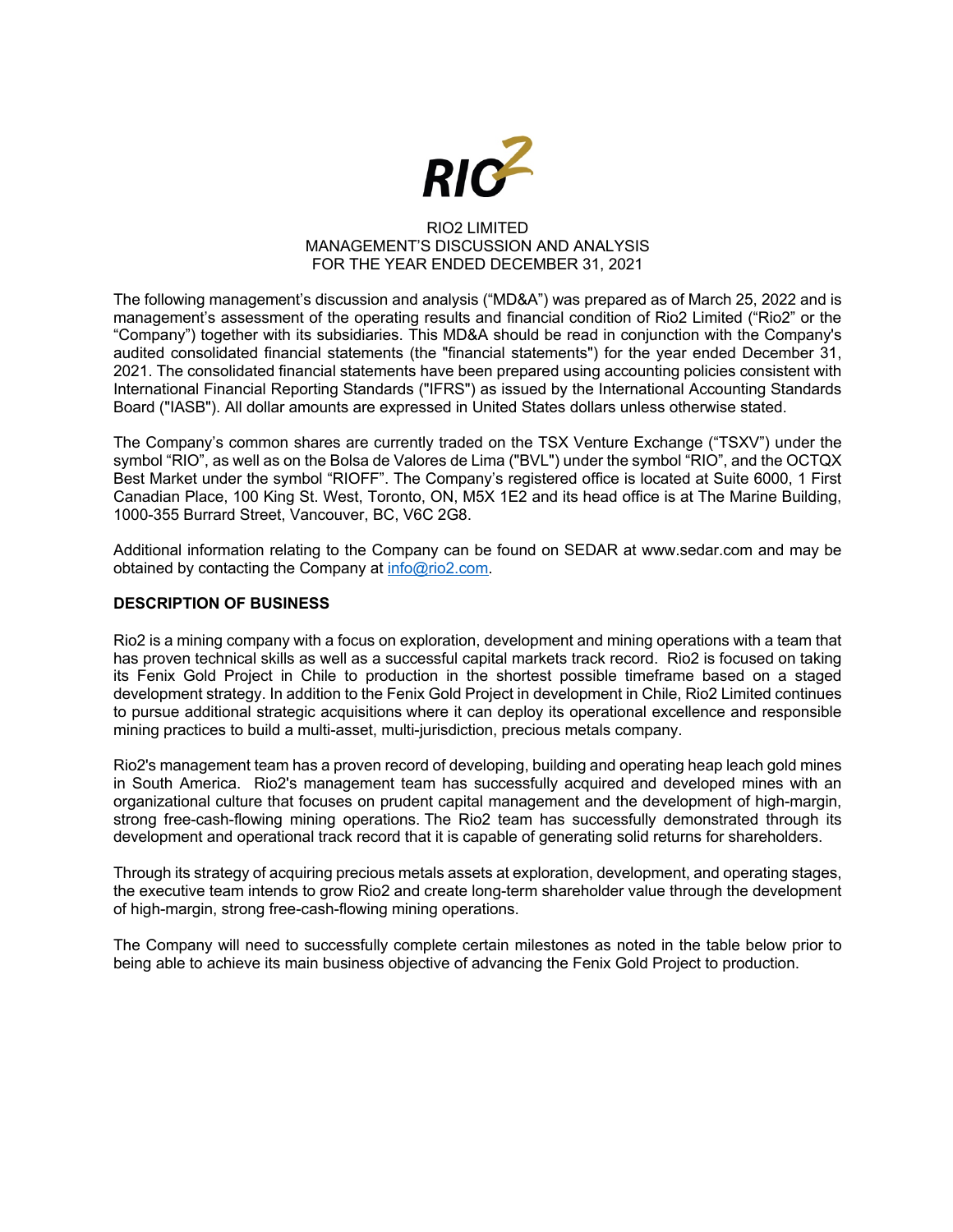| <b>Timeline</b>                                                                  | <b>Activity</b>                                                                                                                                                                                                                                                         | Amount          | <b>Status</b>             |
|----------------------------------------------------------------------------------|-------------------------------------------------------------------------------------------------------------------------------------------------------------------------------------------------------------------------------------------------------------------------|-----------------|---------------------------|
| Stage #1: Pre-<br>Construction<br>Activities<br>Today through Q1<br>2022         | •Order long lead items<br>•Mobilization of contractors<br>•Commence construction of camp at<br>infrastructure site<br>•Early communications/emergency<br>response infrastructure                                                                                        | \$27.2 million  | Completed                 |
| Stage #2: Pre-<br>Construction &<br>Fabrication<br>Q1 2022 through Q2<br>2022    | • Fabrication at infrastructure site:<br>-Plant fabrication & staging of materials<br>-Begin early earthworks at mine site<br>• Preparation of electrical control facilities<br>& concrete foundations<br>• Mine site access roads                                      | \$18.0 million  | In progress               |
| Stage #3: Plant<br>Assembly & Site<br>Construction<br>Q2 2022 through Q1<br>2023 | • Receipt of EIA Approval<br>• Assembly at mine site:<br>-Assemble plant & workshop at mine<br>site<br>• Waste dump and stockpile foundations<br>• Complete initial pad construction<br>• Mine site power distribution network<br>from gensets<br>• Plant commissioning | \$66.1 million  | To commence<br>in Q2 2022 |
| <b>Total</b>                                                                     |                                                                                                                                                                                                                                                                         | \$111.3 million |                           |

On May 4, 2021, the Company provided an update regarding its progress related to the Fenix Gold Project in Chile. Preparations are underway for the purchase of lead order items and equipment for the fabrication of the 20,000 tonnes per day Adsorption/Desorption processing plant which will be fabricated off-site and ultimately transported to the Fenix Gold Mine site for assembly once the project's construction permit is issued.

The Fenix Gold Project's civil and mining services contractor, STRACON, is establishing a base for its business in Copiapó and is purchasing equipment for construction and logistical activities. A joint plan is also in the process of being prepared to establish the guidelines to be considered for the recruiting process of local labor and the engagement of local service providers.

Permitting of various components of the Fenix Gold Project has been in progress since the Environmental Impact Assessment ("EIA") was submitted to the Chilean authorities in April 2020. Since then, Rio2 has managed to successfully overcome an administrative delay in the review process due to the impact of Covid-19 of approximately 6 months during 2020. Rio2's 100% owned Chilean subsidiary, Fenix Gold Limitada, is working closely with the Chilean Environmental Assessment Service ("SEA") in advancing in parallel the indigenous consultation process and attending to technical observations related to the review of the EIA. The review process is progressing as planned and current expectations are for EIA approval to be obtained in Q2 2022.

On June 22, 2021, Rio2 announced positive results obtained from the Run of Mine ("ROM") heap leaching trial for its Fenix Gold Project.

The ROM heap leaching trial was conducted by personnel of Fenix Gold Limitada, the Chilean subsidiary of Rio2 Limited, and overseen by HLC Ingeniería y Construcción, Rio2's independent metallurgical consultants who were awarded the process plant / site infrastructure construction contract for the Fenix Gold Mine last year.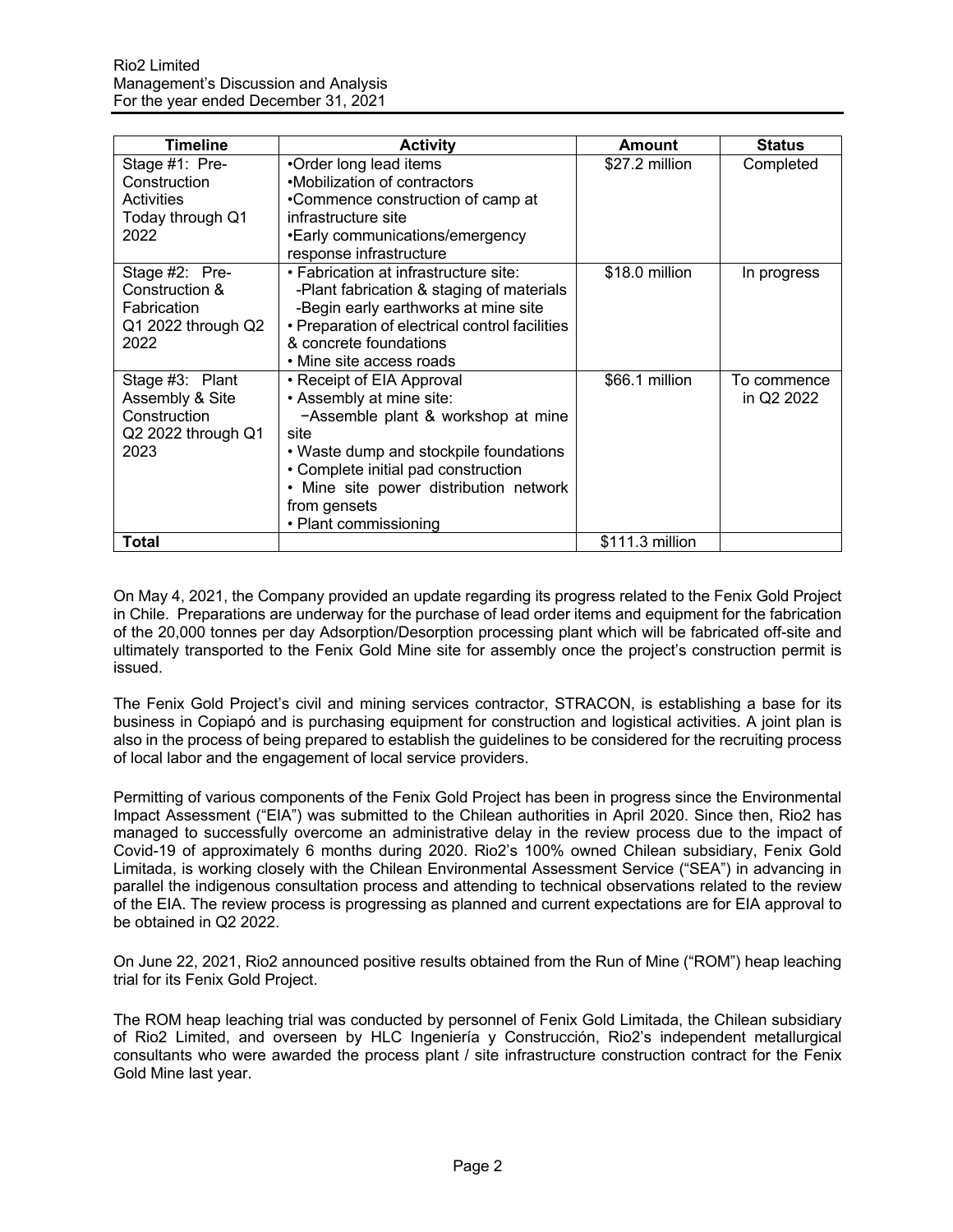Material for the trial heap was drilled and blasted from areas of the Fenix North, Fenix Central and Fenix South deposits and composited to make a 426 tonne representative sample. The trial was conducted at Rio2's infrastructure site located approximately 20 kilometers from the Fenix Gold mine site at an altitude of 3,200 m.

The objective of the metallurgical test work was to determine whether ROM processing could be implemented at the Fenix Gold mine. The test work targeted simplifying operations and eliminating the need for the installation of a single stage gyratory crusher as outlined in the Pre-Feasibility Study ("PFS") with an effective date of August 15, 2019. Apart from determining metal recoveries, the metallurgical test work has broadened the Company's understanding of mineral comportment, leach pad irrigation rates, cyanide percolation rates, leach kinetics and dosage and consumption of cyanide and reagents.

Water used in the trial leaching was industrial water sourced from the Nueva Atacama water retreatment facility located in Copiapó. Rio2 has a water supply agreement with Nueva Atacama for industrial water for its 20,000 tpd mining project.

The average grade of the composite material in the trial pad was 0.46 g/t gold, 0.43 g/t silver and 0.02% copper.

Cyanide leaching of the material in the trial ROM leach pad took place over 81 days resulting in recoveries of 75.12% for gold and 12.37% for silver. These results compare favorably with those from the August 2019 PFS which assumed crushing material to a size of 4 inches with recoveries of 75% for gold and 10% for silver. It is important to highlight that a recovery of approximately 60% for gold was achieved in the trial ROM heap within 30 days of leaching commencing.

Cyanide consumption averaged 0.18 kg/t and lime consumption averaged 2.95 kg/t. The PFS assumed cyanide consumption of 0.4 kg/t and lime consumption of 4 kg/t. The percolation rate in the trial heap was 2.4 m/day. Copper dissolved in the pregnant solution averaged 12 ppm which indicates that the low copper content will not inhibit the adsorption process.

The granulometric analysis for the composited ROM material determined that the size fraction for 75% of the material was less than 3 inches, and 94% passing 5 inches which makes management feel that it will be possible to improve gold recoveries further by optimizing the blasting design for mineralized material during mining.

The successful completion of the ROM heap leaching trial is an important milestone for Rio2 as it simplifies the mining and processing components of the Fenix Gold Mine by eliminating the need for installing a crusher and the subsequent double handling of mined material before its placed on the leach pad. The resultant reduction of cyanide and lime consumption will also have a positive impact on the mine's operating costs. The results of this ROM test work were pending for the finalization of the construction financing for the project.

On July 20, 2021, Rio2 announced that it arranged the mine construction financing package totaling approximately \$125 to \$135 million to finance the construction of the mine at its 100%-owned Fenix Gold Project in Chile.

The Mine Financing Package is comprised of the following components:

• Non-binding term sheet with Wheaton Precious Metals International Ltd. ("WPMI" or "Wheaton") for a \$50 million Precious Metals Purchase Agreement ("PMPA").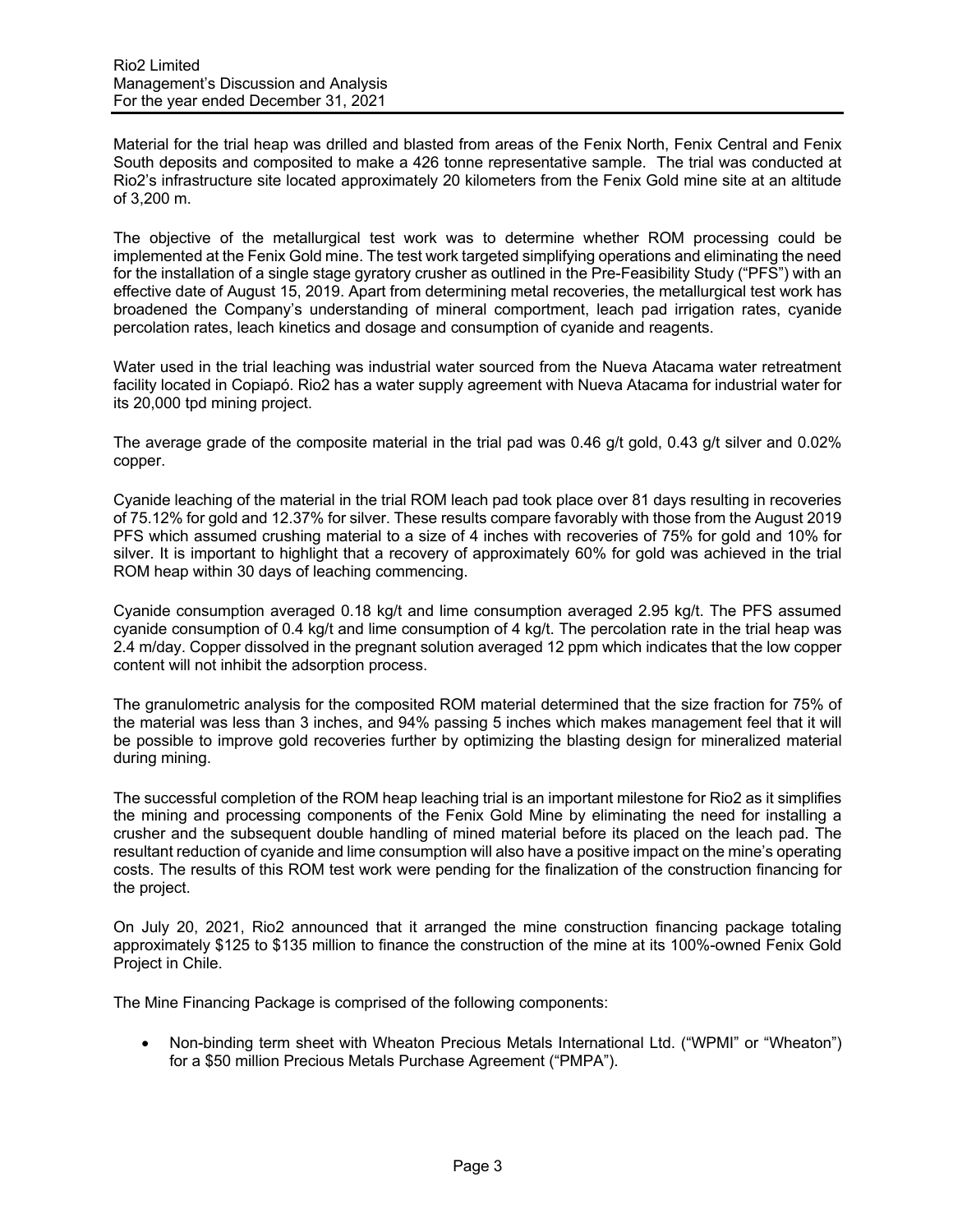- BNP Paribas ("BNP") appointed as mandated lead arranger for a senior project debt facility of \$50- 60 million ("Senior Project Debt Facility"). For further details regarding the Senior Project Debt Facility, please refer to the "Proposed Transactions" section of this document.
- Marketed public offering of common shares of the Company for gross proceeds of approximately CAD\$25 million (approximately \$19.6 million) with a syndicate of underwriters co-led by Scotiabank, CIBC Capital Markets and Raymond James (the "Offering"). Rio2 granted the underwriters an over-allotment option to purchase up to an additional 15% of the common shares issued pursuant to the Offering (the "Over-Allotment Option") on the same terms exercisable in whole or in part, at any time and from time to time, up to 30 days from and including the closing date of the Offering.
- Non-Brokered private placement of common shares of the Company to WPMI or an affiliate for proceeds of \$5 million at a price per share equal to, and concurrent with, the Offering (the "Private Placement").

The Mine Financing Package will allow for Rio2 to commence pre-construction activities at the Fenix Gold Project prior to receiving Environmental Impact Assessment ("EIA") approval and permits for its planned 20,000 tonnes per day, run of mine, dump leach operations. Since the outset, the primary focus of Rio2 has been to accelerate the Fenix Gold Project to production and the Mine Financing Package will allow the Company to maintain its current schedule for first gold production in early 2023.

On July 21, 2021, Rio2 announced the pricing of the marketed public offering of common shares of Rio2 and the non-brokered private placement of common share of Rio2 of CAD \$0.65 per common share.

On August 5, 2021, Rio2 announced it obtained a receipt for its final short form prospectus dated August 4, 2021 filed in connection with the previously announced underwritten public offering of Rio2. Rio2 also filed an amended and restated independent technical report, entitled "Amended and Restated Pre-feasibility Study for the Fenix Gold Project" (the "Technical Report") pursuant to National Instrument 43-101 -*Standards of Disclosure for Mineral Projects* ("NI 43-101") on August 4, 2021. There were no changes to the mineral resources or mineral reserves estimates of the Fenix Gold Project in the Technical Report and the changes made to the report were mainly to enhance disclosure in the data verification section of the Technical Report. The Technical Report is dated August 3, 2021 with an effective date of August 15, 2019 and amends and restates the "Updated Pre-feasibility Study for the Fenix Gold Project" dated October 15, 2019 with an effective date of August 15, 2019. The Technical Report supports the disclosure in the AIF (as defined below) and the Prospectus.

The Technical Report was compiled by Mining Plus Peru S.A.C. ("Mining Plus") with contributions from a team of Qualified Persons as defined by NI 43-101 as follows:

- Raul Espinoza, ((MAusIMM (CP)) of Mining Plus.
- Anthony Maycock, (P.Eng.) of MM Consultores Limitada.
- Greg Corbett, (FMAIG, RPGeo) of Corbett Geological Services.
- Denys Parra, (Member SME) of Anddes Asociados S.A.C.
- Andres Beluzan (ChCM Registered Member) of ABelco Consulting SpA.

Rio2 also filed an amended and restated annual information form in respect of the year ended December 31, 2020 (the "AIF") on August 4, 2021.

On August 10, 2021, Rio2 announced that it closed the underwritten public offering of common shares of Rio2 and the private placement of common shares to Wheaton, previously announced for combined gross proceeds of CAD\$35,144,122.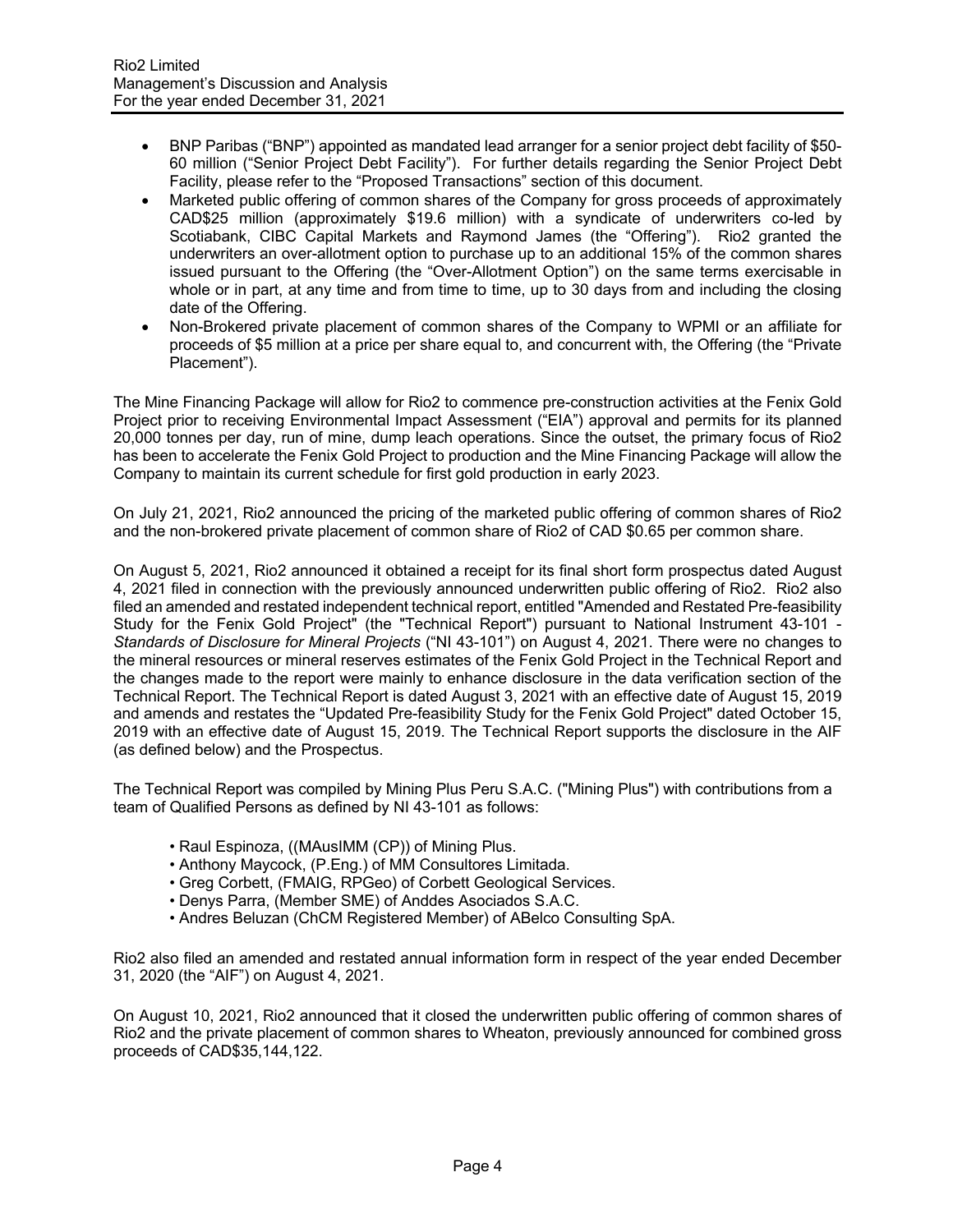A total of 44,275,000 common shares were issued through the underwritten public offering of common shares upon the exercise of the over-allotment option in full, for gross aggregate proceeds of CAD\$28,778,750.

A total of 9,792,880 common shares were issued to Wheaton at the price of CAD\$0.65 per share for gross proceeds of CAD\$6,365,372 (approximately \$5 million). The private placement was completed on a nonbrokered basis.

Not less than \$20 million of the net proceeds of the Offering plus the proceeds of the Private Placement (the "Combined Proceeds") will be used to fund development of the Company's Fenix Gold Project and associated mine and camp infrastructure (which, for greater certainty includes development of related infrastructure by Lince S.A., a wholly owned subsidiary of the Company). The remaining Combined Proceeds are expected to be used for general working capital purposes.

On August 16, 2021, Rio2 announced that it and Sixth Wave Innovations Inc. signed a contract for further IXOS® Mining Technology Trials. Sixth Wave will perform recovery tests from leach solution using its IXOS® Mining Technology and the leaching columns already commissioned and utilized by Rio2 to evaluate absorption kinetics and other parameters.

On September 22, 2021, Rio2 announced the results of its 2021 Annual and Special General Meeting held on September 21, 2021. A total of 108,520,448 common shares were voted, representing 54.22% of 200,135,270 shares issued and outstanding as at the record date of the meeting. Shareholders voted in favour of all items put forward by the Board of Directors and management. All seven of the individuals nominated for the board of directors were elected. Shareholders also voted in favour of (i) reappointing Grant Thornton LLP as auditors of the Company for the ensuing year and authorizing directors to fix their remuneration; and (ii) approving and ratifying the 2018 Rio2 Stock Option Plan.

On September 22, 2021, Rio2 also announced that it granted 4,200,000 incentive stock options to purchase Rio2 common shares to directors, officers, employees and consultants pursuant to Rio2's Stock Option Plan. These stock options have an expiry date of September 21, 2026 and will vest as to 1/3 thereof on each of the first, second and third anniversaries of grant. Each Stock Option entitles the holder to purchase one Rio2 common share at a price of CAD\$0.65 for a period of five years from the date of grant.

On November 2, 202, Rio2 announced the passing of one of the Company's Foundation Directors, David Thomas. Mr. Thomas passed away unexpectedly at his home in Park City, Utah on Monday, November 1, 2021. He was 77 years of age. Mr. Thomas, an internationally experienced mining engineer, was an independent non-executive Director of the Company since April 21, 2017. He was chairman of the Health, Safety, Environment and Community Committee and a member of the Audit Committee and the Corporate Governance & Compensation Committee of the Board of Rio2.

On November 16, 2021, Rio2 announced the signing of \$50 million PMPA with Wheaton on the Fenix Gold Project. Under the PMPA, Wheaton will purchase 6.0% of the gold production from the Fenix Gold Project until 90,000 ounces of gold have been delivered and 4.0% of the gold production until 140,000 ounces of gold have been delivered, after which the stream will reduce to 3.5% of the gold production for the life of mine. Wheaton will make an upfront deposit in cash of \$50 million with \$25 million available following the closing of the PMPA, and the remaining \$25 million payable after the receipt of the EIA approval for the Mine with both payments subject to completion of customary conditions.

In addition, Wheaton will make ongoing payments for gold ounces delivered equal to 18% of the spot gold price until the value of gold delivered less the production payment is equal to the upfront consideration of \$50 million, at which point the production payment will increase to 22% of the spot gold price.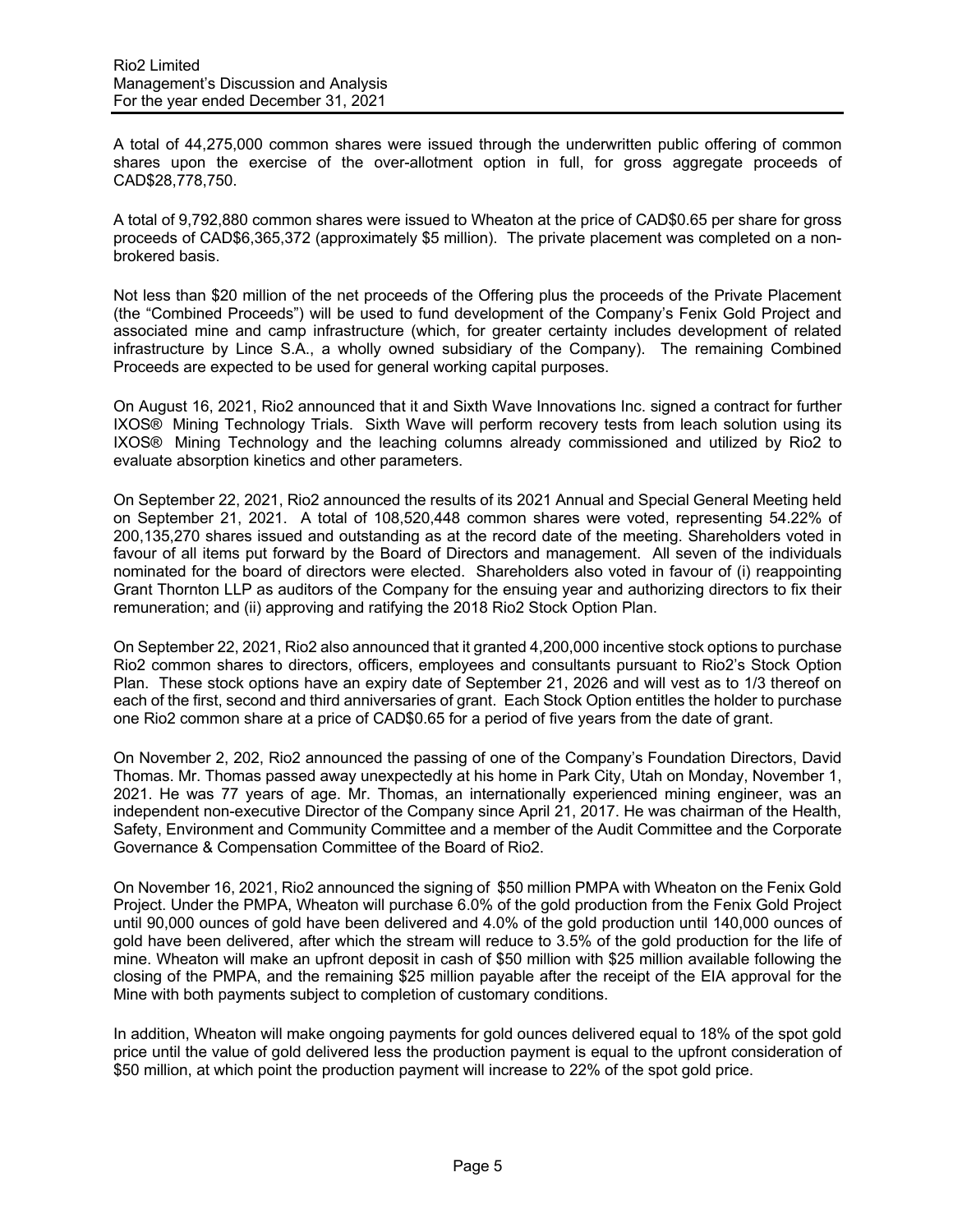On December 22, 2021, Rio2 announced the closing of the sale of the Anocarire mining concessions by Fenix Gold Limitada to Andex Minerals Chile SpA following the successful completion of Andex's purchase option. The Anocarire mining concessions were one of the non-core assets resulting from the Company's business combination with Atacama Pacific Corporation in July 2018. There are no development synergies between the future Fenix Gold Mine and the Anocarire concessions. The total consideration received by Rio2 are cash payments totaling \$6,400,000 and a 1.5% NSR made up of \$5,000,000 received at closing and \$1,400,000 received in partial payments over the past three years; and the grant of a 1.5% net smelter return royalty in respect of all mining products extracted from the Project from the start of commercial production for a period of one hundred years.

On January 11, 2022, Rio2 announced that the second phase test work of patented IXOS® purification polymer ("IXOS® ") began at Rio2's Fenix Gold Project in Chile in mid-January 2022. The second phase of test results will take place at the mine site following the successful completion of ore tests at Sixth Wave's Salt Lake City, Utah facility in August 2021.

Sixth Wave will perform adsorption tests using IXOS® beads with solution from installed heap leach columns to evaluate adsorption kinetics and other parameters. Testing will include the operation of the system under a variety of testing scenarios to validate IXOS® performance and refine the cost/benefit analysis. In this phase of the project, we will also examine the possibility of positive environmental, social, and governance (ESG) impacts and reduced carbon footprint (CO2 emissions) by using IXOS® instead of activated carbon. As IXOS® consumes substantially less energy and uses fewer reagents than activated carbon, it can enhance Rio2's ESG initiatives at its Fenix Gold Mine.

Rio2 also announced that it granted 2,100,000 incentive stock options to certain officers and employees to purchase Rio2 common shares. Stock options will expire on January 11, 2027 and will vest as to 1/3 thereof on the first, second and third anniversaries of grant. The holder of a stock option is entitled to purchase one Rio2 common share at a price of \$0.65 for a period of five years from the date of grant.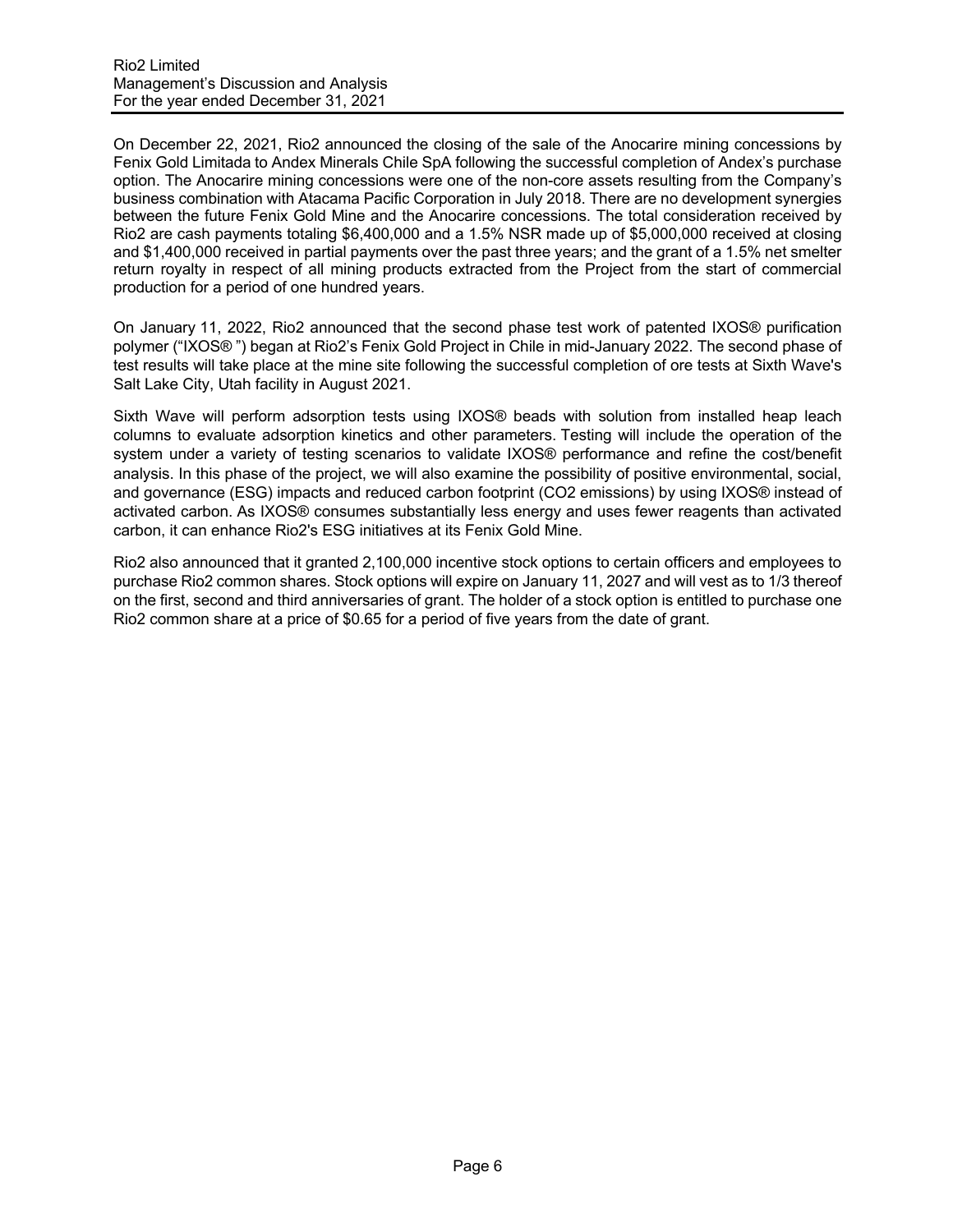# **REVIEW OF PROPERTIES**

## *Exploration and Evaluation Assets*

As of December 31, 2021, the Company's exploration and evaluation assets consisted of the following:

|                                                            | <b>Fenix Gold Project</b><br><b>Chile</b> | <b>Anocarire Gold</b><br><b>Project Chile</b> | <b>Total</b> |
|------------------------------------------------------------|-------------------------------------------|-----------------------------------------------|--------------|
| Balance, December 31, 2019                                 | \$45,002,756                              | \$<br>3,994,195                               | \$48,996,951 |
| Exploration and evaluation costs additions:                |                                           |                                               |              |
| Mineral and surface rights                                 | 1,552,641                                 |                                               | 1,552,641    |
| Asset retirement obligation                                | 3,722,040                                 |                                               | 3,722,040    |
| Community initiatives                                      | 107,361                                   |                                               | 107,361      |
| Geological and drilling                                    | 3,593,775                                 |                                               | 3,593,775    |
| Engineering studies                                        | 770,000                                   |                                               | 770,000      |
| Field support                                              | 703,539                                   |                                               | 703,539      |
| Option income received                                     |                                           | (288, 198)                                    | (288, 198)   |
| Effect of exchange rate<br>Accumulated foreign exchange on |                                           | (8, 452)                                      | (8, 452)     |
| translation                                                | (645, 290)                                |                                               | (645, 290)   |
| Balance, December 31, 2020                                 | \$54,806,822                              | \$<br>3,697,545                               | \$58,504,367 |
| Exploration and evaluation costs additions:                |                                           |                                               |              |
| Community initiatives                                      | 139,203                                   |                                               | 139,203      |
| Geological and drilling                                    | 2,627,513                                 |                                               | 2,627,513    |
| Engineering studies                                        | 1,745,487                                 |                                               | 1,745,487    |
| Field support                                              | 802,180                                   |                                               | 802,180      |
| Option income received                                     |                                           | (3,698,148)                                   | (3,698,148)  |
| Effect of exchange rate                                    |                                           | 603                                           | 603          |
| Balance, December 31, 2021                                 | \$60,121,205                              | \$                                            | \$60,121,205 |

### Fenix Gold Project (Chile)

On July 24, 2018, the Company acquired the Fenix Gold Project. Evaluation related costs were capitalized to the asset from the date of acquisition by Rio2. Additions to the Fenix Gold Project include drilling, technical consultant fees, equipment rentals, the acquisition of Lince in 2020 and the Asset Retirement for Lince.

### Anocarire Project (Chile)

On July 24, 2018, the Company acquired the Anocarire Gold Project, a \$4.8 million option payment that may be paid to Rio2 by Andex Minerals. During the year ended December 31, 2018, a payment of \$200,000 was received. During the year ended December 31, 2019, a payment of \$600,000 was received. During the year ended December 31, 2020, a payment of \$300,000 was received.

On December 14, 2020, the option payment was revised so that Andex Minerals may pay Rio2 \$5,300,000 by December 31, 2021. On June 28, 2021, Rio2 received a payment of \$300,000 from Andex Minerals. On December 22, 2021, Rio2 received a payment of \$5,000,000 from Andex Minerals to complete the sale of Anocarire to Andex Minerals.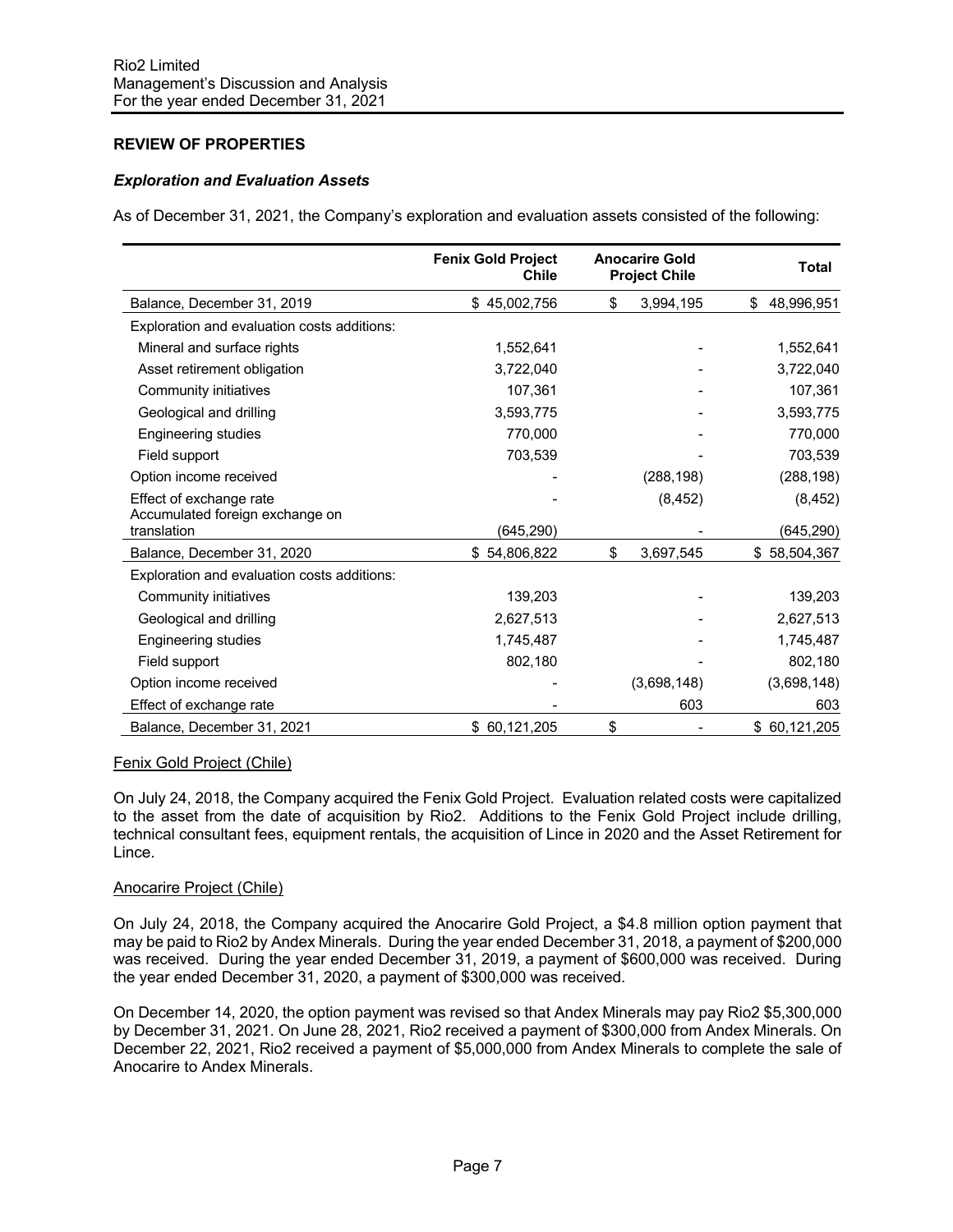Payments under this option payment were recorded as a reduction of the exploration and evaluation asset until that balance was reduced to \$nil. The residual amount of \$1,601,852 was recognized as option income during the year ended December 31, 2021.

### **SELECTED ANNUAL INFORMATION**

The following table provides selected annual information of the Company for the three most recently completed financial years:

|                                    |   | December 31,<br>2021 | December 31,<br>2020 |    | December 31,<br>2019 |
|------------------------------------|---|----------------------|----------------------|----|----------------------|
| Total Assets                       | Œ | 95,695,108           | \$<br>72,164,515     | -S | 72.404.818           |
| Shareholders' Equity               |   | 88,363,013           | 65.782.234           |    | 69.424.984           |
| <b>Total Long-Term Liabilities</b> |   | 3,663,837            | 3,993,034            |    |                      |
| <b>Total Revenue</b>               |   |                      |                      |    |                      |
| Net Loss                           |   | 10,525,334           | 8,938,457            |    | 7,832,189            |
| Basic and Diluted Loss per Share   |   | 0.05                 | 0.05                 |    | 0.06                 |

During the year ended December 31, 2021, total assets increased to \$95,695,108 compared to \$72,164,515 for the year ended December 31, 2020. The increase is due to an increase in cash and exploration and evaluation assets as follows:

- During the year ended December 31, 2021, cash increased to \$21,345,286 from \$2,602,977 for the year ended December 31, 2020. The significant increase is due to the closing of the underwritten public offering; the net proceeds raised from private placements were \$26,517,679. The Company also received of \$5,300,000 from Andex Minerals for the exercise of the option in connection to the Anocarire project.
- During the year ended December 31, 2021, exploration and evaluation assets were \$60,121,205 compared to \$58,504,367 for the year ended December 31, 2020. The increase is the result of the continued advancement of the Fenix Gold Project.

During the year ended December 31, 2021, total long-term liabilities were \$3,663,837 compared to \$3,993,034 for the year ended December 31, 2020. The main component of this balance is the asset retirement obligation related to the reclamation and closure plan for Lince submitted to Chilean officials. There was a slight change in this balance due to a change in the exchange rate.

During the year ended December 31, 2021, shareholder's equity increased to \$88,363,013 compared to \$65,782,234 for the year ended December 31, 2020. The increase is primarily due to the closing of public offering of common shares and private placements for \$28,025,616 offset by share issuance costs of \$1,507,937, for net proceeds of \$26,517,679.

During the year ended December 31, 2021, the Company recorded a net loss of \$10,525,334 compared to a net loss of \$8,938,457 for the year ended December 31, 2020. The factors that resulted in the increase in net loss are discussed in the "Results of operations for the year ended December 31, 2021" section of this MD&A below.

# **RESULTS OF OPERATIONS FOR THE YEAR ENDED DECEMBER 31, 2021**

The principal business activity during the year ended December 31, 2021, was the further development of the Fenix Gold Project, as well the evaluation of other precious metal projects that can be developed into mines with a goal towards their acquisition.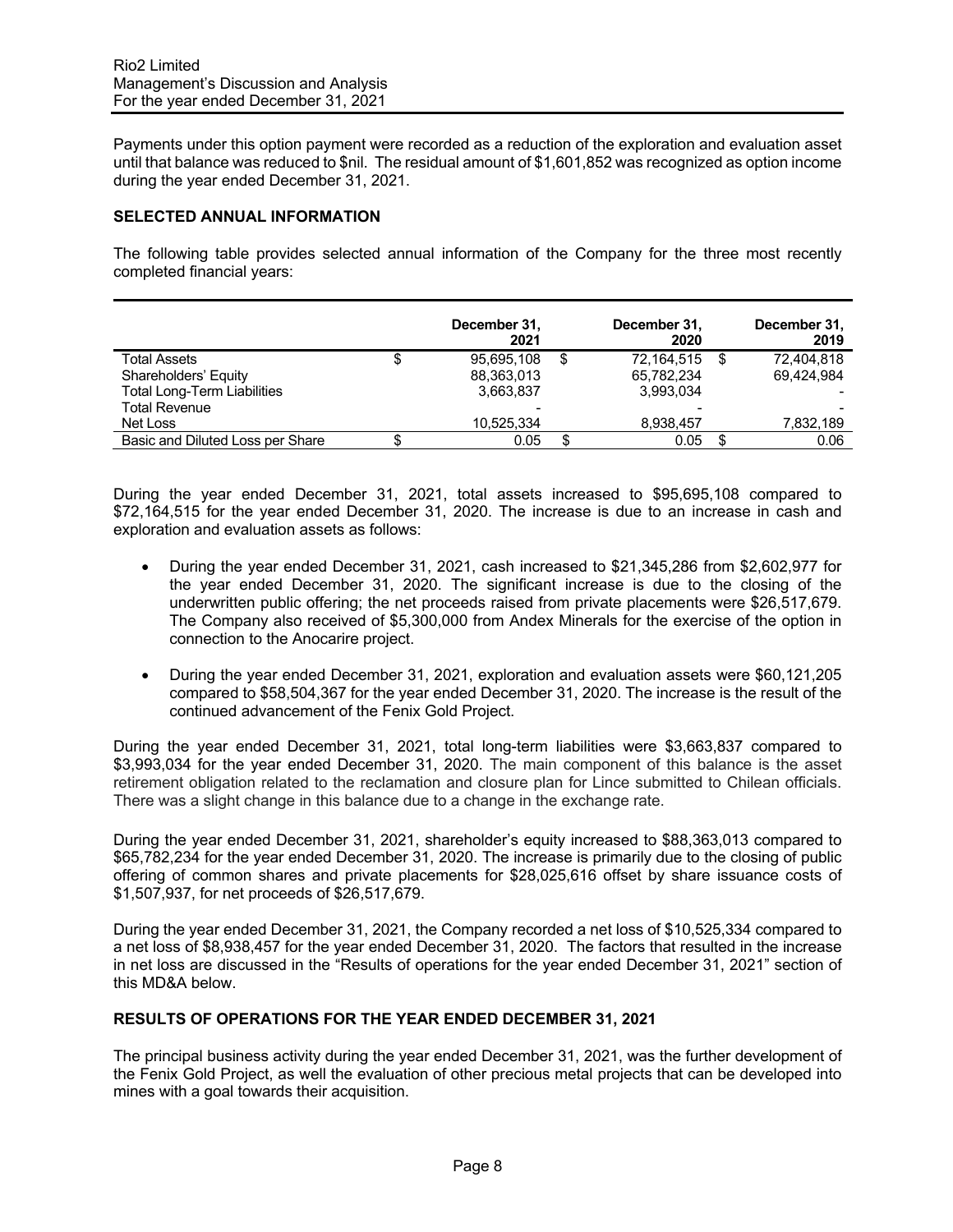The Company recorded a net loss of \$10,525,334 compared to a net loss of \$8,938,457 for the same period in 2020. The increase in the Company's net loss in 2021 as compared to 2020 was primarily due to an increase in expenses and reduction of interest income as follows:

- Employment costs of \$5,687,929 for the year ended December 31, 2021, compared to \$3,970,798 for the year ended December 31, 2020. The increase is due to bonuses paid to executive officers and vice presidents, as well as the addition of new employees in Chile and Peru to support the development of the Fenix Gold Project.
- Share based compensation of \$1,937,942 during the year ended December 31, 2021, compared to \$1,699,325 in the prior year. The increase is due to the timing of vesting of the stock options and RSUs in addition to the grant of 4,200,000 stock options to employees and officers of the Company during the year ended December 31, 2021.
- Advisory fees of \$1,309,876 for year ended December 31, 2021, compared to \$60,000 for year ended December 31, 2020. The increase is due to financial advisor fees associated with the Mine Financing Package.
- Professional fees of \$980,342 for the year ended December 31, 2021, compared to \$690,654 for the year ended December 31, 2020. The increase is due to legal fees incurred in connection to evaluation of other precious metal projects that can be developed into mines with a goal towards their acquisition, as well as legal work involved with the negotiation of the PMPA with Wheaton.
- Office expenses were \$929,396 during the year ended December 31, 2021, compared to \$673,918 in the prior year. The increase is due the expansion of the office in Lima, Peru in support of the Fenix Gold Project and in turn a larger rental expense.
- Directors fees of \$211,468 for the year ended December 31, 2021 compared to \$171,822 for the year ended December 31, 2020. The increase is due to more meetings held in 2021 compared to 2020 due to decision making around the financing of the Fenix Gold Project.
- Travel expense of \$95,886 for the year ended December 31, 2021, compared to \$67,603 for the year ended December 31, 2020. The increase is due to increased travel to the Fenix Gold Project, compared to the comparative period in which almost all travel was halted due to the COVID-19 pandemic.
- Accretion expense of \$284,771 for the year ended December 31, 2021, compared to \$nil for the year ended December 31, 2020. The increase is due to the asset retirement obligation acquired in 2020 with the acquisition of Lince in 2020 and its related accretion expense that was recognized in 2021.
- Interest income of \$15,256 for the year ended December 31, 2021, compared to \$86,189 for the year ended December 31, 2020. The decrease is due to less interest earned from investments related to guaranteed investment certificates ("GICs") held at a major Canadian financial institution.
- Income taxes of \$16,069 for the year ended December 31, 2021, compared to \$nil for the year ended December 31, 2020. The increase is due to income taxes on non-deductible expenses that cannot be offset by other losses, as well as penalties on untaken vacation.

The increase in net expenses were partially offset by the following:

• Investor relations expenses of \$167,666 for the year ended December 31, 2021, compared to \$311,748 for the year ended December 31, 2020. The decrease is due to fewer conferences being attended in 2021 compared to 2020.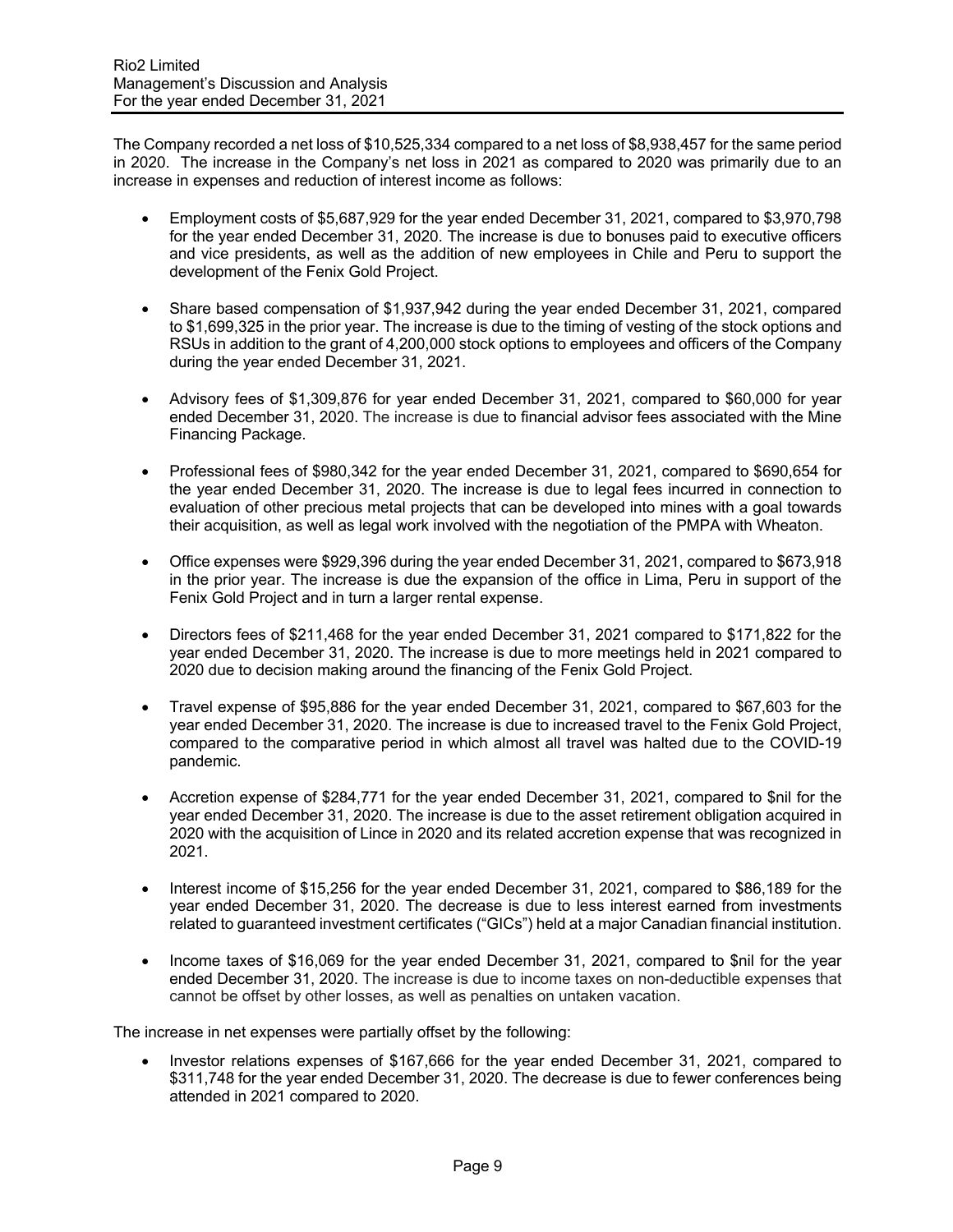- Exploration expenses of \$70,492 were incurred for the year ended December 31, 2021, compared to \$201,689 during the year ended December 31, 2020. Exploration costs decreased due to efforts being concentrated on the advancement of the Fenix Gold Project.
- Option income of \$1,601,852 for year ended December 31, 2021, compared to \$nil for the year ended December 31, 2020. The increase is due to the option payments received from Andex Minerals for \$5,300,000. The payments were recorded as a reduction of the exploration and evaluation asset until that balance was depleted to \$nil. The residual amount of \$1,601,852 was recognized as option income.
- Foreign exchange loss of \$239,110 for the year ended December 31, 2021, compared to a loss of \$973,796 for the year ended December 31, 2020. The strength of the United States dollar during the year ended December 31, 2021, resulted in the decrease of the foreign exchange loss.

# **RESULTS OF OPERATIONS FOR THE THREE MONTHS ENDED DECEMBER 31, 2021**

The principal business activity during the three months ended December 31, 2021, was the further development of the Fenix Gold Project, as well the evaluation of other precious metal projects that can be developed into mines with a goal towards their acquisition.

The Company recorded a net loss of \$2,998,832 compared to a net loss of \$3,650,840 for the same period in 2020. The decrease in the Company's net loss in during the three months ended December 31, 2021 as compared to the three months ended December 31, 2020 was primarily due to a decrease in expenses as follows:

- Option income of \$1,601,852 for the three months ended December 31, 2021, compared to \$nil for the three months ended December 31, 2020. The increase is due to the option payments received from Andex Minerals for \$5,300,000. The payments were recorded as a reduction of the exploration and evaluation asset until that balance was depleted to \$nil. The residual amount of \$1,601,852 was recognized as option income.
- Foreign exchange gain of \$81,382 for the three months ended December 31, 2021, compared to a loss of \$1,055,859 for the three months ended December 31, 2020. The strength of the United States dollar during the three months period ending December 31, 2021, resulted in a foreign exchange gain.
- Investor relations expenses of \$44,980 for the three months ended December 31, 2021, compared to \$59,895 for the three months ended December 31, 2020. The decrease is due to fewer conferences being attended in 2021 compared to 2020.

The foreign exchange gain and option income, as well as the decease in investor relation expenses, were offset by the increase in operating expenses as follows:

- Employment costs of \$2,380,052 for the three months ended December 31, 2021, compared to \$1,409,579 for the three months ended December 31, 2020. The increase is due to bonuses paid to executive officers and vice presidents, as well as the addition of new employees in Chile and Peru to support the Fenix Gold Project.
- Share based compensation of \$553,082 during the three months ended December 31, 2021, compared to \$400,301 for the three months ended December 31, 2020. The increase is due to the timing of vesting of the stock options and RSUs.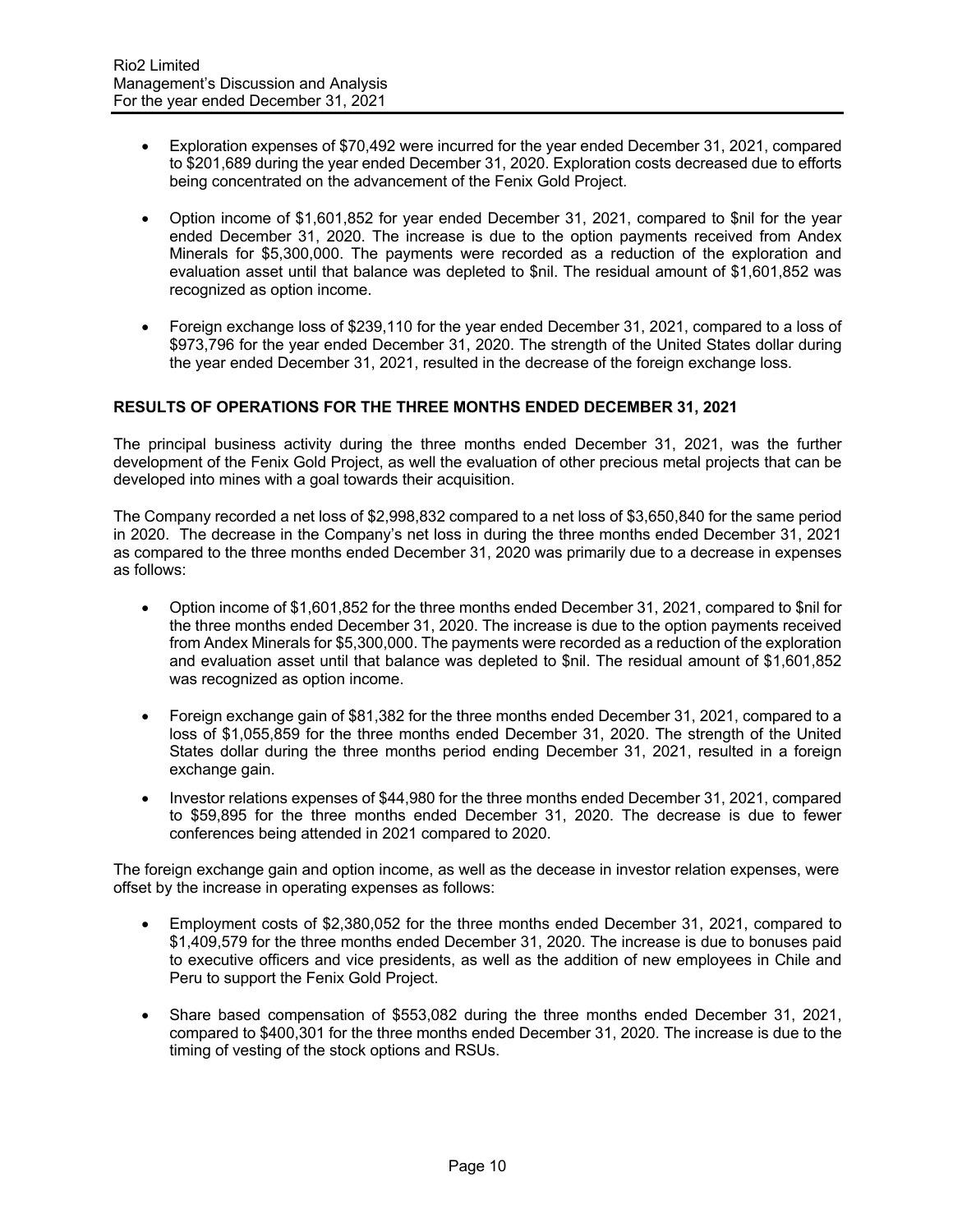- Advisory fees of \$1,309,876 for the three months ended December 31, 2021, compared to \$60,000 for the three months ended December 31, 2020. The increase is due to financial advisor fees associated with the Mine Financing Package.
- Office expenses were \$363,954 during the three months ended December 31, 2021, compared to \$228,317 for the three months ended December 31, 2020. The increase is due the expansion of the office in Lima, Peru in support of the Fenix Gold Project and in turn a larger rental expense.
- Travel expense of \$55,846 for the three months ended December 31, 2021, compared to \$11,046 for the three months ended December 31, 2020. The increase is due to increased travel to the Fenix Gold Project, compared to the comparative period in which almost all travel was halted due to the COVID-19 pandemic.
- Accretion expense of \$159,040 for the three months ended December 31, 2021, compared to \$nil for the three months ended December 31, 2020. The increase is due to the asset retirement obligation acquired in 2020 with the acquisition of Lince in 2020 and its related accretion expense that was recognized in 2021.
- Interest income of \$9,674 for the three months ended December 31, 2021, compared to \$47,029 for the three months ended December 31, 2020. The decrease is due to less interest earned from investments related to GICs held at a major Canadian financial institution.
- Income taxes of \$16,069 for the three months ended December 31, 2021, compared to \$nil for the three months ended December 31, 2020. The increase is due to income taxes on non-deductible expenses that cannot be offset by other losses, as well as penalties on untaken vacation.

# **SUMMARY OF QUARTERLY RESULTS**

The following table sets out selected quarterly financial information and is derived from the financial statements prepared by the Company's management in accordance with IAS 34 of International Financial Reporting Standards.

Effective January 1, 2021, Rio2 changed its presentation currency from Canadian dollars to United States dollars, as a result of the continued advancement of the Fenix Gold Project. The Company's management believes that presenting financial information in US dollars is more useful internally to manage the business, and more useful to readers of the financial statements because of greater comparability and greater congruence with the underlying currencies of significant transactions.

This change in the financial statement presentation currency is an accounting policy change and that has been accounted for retrospectively. Functional currencies of all the Company's entities remained unchanged. The income statements have been translated at the average exchange rates for each reporting period. Exchange differences arising from the Company's subsidiaries' functional currencies to United States dollars in other comprehensive income.

| Quarter Ended      | Revenue                       | Net Loss<br>Loss Per Share |    |      | Total Assets |            |
|--------------------|-------------------------------|----------------------------|----|------|--------------|------------|
| December 31, 2021  | S<br>$\overline{\phantom{a}}$ | 2.998.832                  | \$ | 0.01 | S            | 95.695.108 |
| September 30, 2021 |                               | 907.425                    |    | 0.00 |              | 95.058.276 |
| June 30, 2021      |                               | 3.449.473                  |    | 0.02 |              | 73.062.271 |
| March 31, 2021     |                               | 3.169.604                  |    | 0.02 |              | 73.511.302 |
| December 31, 2020  |                               | 3.650.840                  |    | 0.02 |              | 72.164.515 |
| September 30, 2020 |                               | 1.832.572                  |    | 0.01 |              | 70.887.815 |
| June 30, 2020      |                               | 1.937.935                  |    | 0.01 |              | 67.370.798 |
| March 31, 2020     |                               | 1.537.255                  |    | 0.01 |              | 66,682,608 |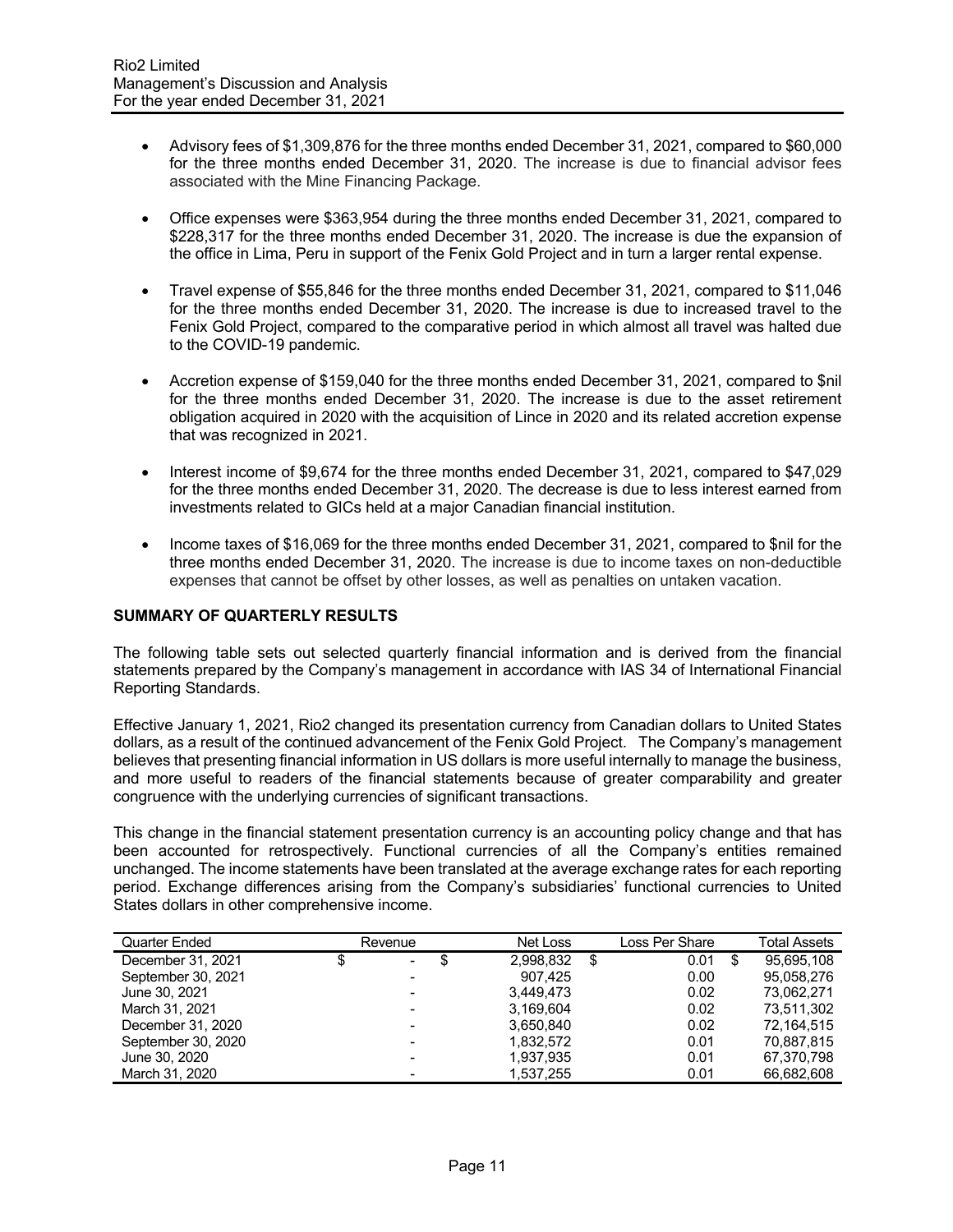As the Company's project is still in late-stage evaluation phase, the Company continues to incur losses each quarter and the trend remains unchanged for the near future. Increased losses are likely to occur as the Company is now more actively evaluating potential opportunities.

## **CASH FLOWS FOR YEAR ENDED DECEMBER 31, 2021**

#### *Cash flows used in operating activities*

Cash used in operating activities was \$9,334,919 in the year ended December 31, 2021, compared to \$9,390,175 in the year ended December 31, 2020. This was predominantly the result of the increased activities to support the development of the Fenix Gold Project.

#### *Cash flows provided by financing activities*

Cash flows provided by financing activities was \$30,968,063 in the year ended December 31, 2021, compared to \$3,605,226 in the year ended December 31, 2020. The increase was due to the closing of the public offering and concurrent private placement of net proceeds of \$26,517,679. The remainder of the increase relates to the exercise of share purchase warrants.

#### *Cash flows used in investing activities*

Cash flows used in investing activities was \$2,128,400 in the year ended December 31, 2021, compared to an inflow of \$3,773,712 provided for in the year ended December 31, 2020. During the year ended December 31, 2021, \$4,099,901 was invested in the Fenix Gold Project compared to \$3,607,371 during the year ended December 31, 2020. Furthermore, the Company also received of \$5,300,000 from Andex Minerals for the exercise of the option in connection to the Anocarire project.

### **FINANCIAL CONDITION, LIQUIDITY AND CAPITAL RESOURCES**

As of December 31, 2021, the Company has cash totalling \$21,345,286 (December 31, 2020 - \$2,602,977), short term investments of \$46,000 (December 31, 2020 - \$831,415) and current liabilities of \$3,668,258 (December 31, 2020 - \$2,389,247). The current liabilities are accounts payable and accrued liabilities of \$3,478,459 due on demand (December 31, 2020 - accounts payable and accrued liabilities of \$2,179,508 due on demand), as well as the current portion of a lease liability of \$189,799 (December 31, 2020 - \$209,739).

|                             | Within 1 year   | 2 to 5 years | Over 5 years    | Total         |
|-----------------------------|-----------------|--------------|-----------------|---------------|
| Lease commitments           | \$<br>279.384   | 187.225<br>S | \$              | \$<br>466,609 |
| Subscriptions               | 231,636         | 67,223       | -               | 298.859       |
| Construction                | 2,000,000       | ۰            | -               | 2,000,000     |
| Asset retirement obligation |                 | 3,368,322    |                 | 3,368,322     |
| Water supply contract       | 414.788         | 354,780      | 1.064.340       | 1,833,908     |
|                             | \$<br>2,925,808 | \$3,977,550  | 1,064,340<br>S. | \$7,967,698   |

As at December 31, 2021, Rio2 had the following obligations:

On August 10, 2021, Rio2 completed an underwritten public offering of common shares of Rio2 and the private placement of common shares to Wheaton, for combined gross proceeds of CAD\$35,144,122. A total of 44,275,000 common shares were issued through the underwritten public offering of common shares upon the exercise of the over-allotment option in full, for gross aggregate proceeds of CAD\$28,778,750. A total of 9,792,880 common shares were issued to Wheaton at the price of CAD\$0.65 per share for gross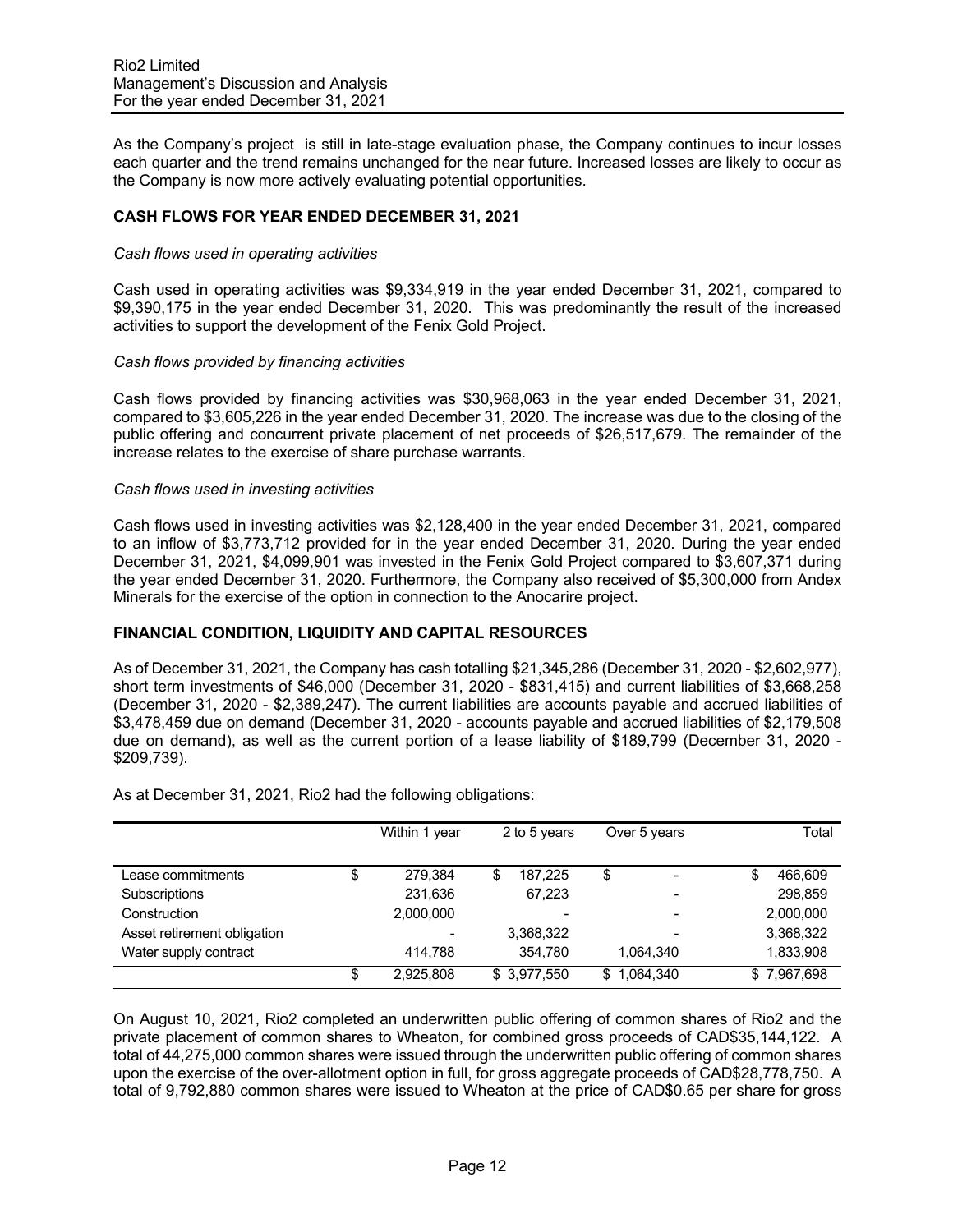proceeds of CAD\$6,365,372 (approximately \$5 million). The private placement was completed on a nonbrokered basis.

Not less than \$20 million of the net proceeds of the Offering plus the proceeds of the Private Placement will be used to fund development of the Company's Fenix Gold Project and associated mine and camp infrastructure (which, for greater certainty includes development of related infrastructure by Lince S.A., a wholly owned subsidiary of the Company). The remaining Combined Proceeds are expected to be used for general working capital purposes.

**Activity Amount budgeted Spent as at December 31, 2021 Amount remaining** Plant and associated infrastructure including general and administrate costs and contractor fees \$9.0 million \$5.82 million \$3.18 million Civil Works including general and administrative costs and contractor fees \$3.5 million \$nil \$3.5 million Mine Infrastructure Capex  $$4.5$  million  $$2.54$  million  $$1.96$  million Owner Costs and Overhead  $$3.0$  million  $$n$ il  $$3.0$  million \$3.0 million Working Capital **6.5 million** \$6.5 million \$nil \$6.5 million Total \$26.5 million \$8.36 million \$18.14 million

The following table sets out the intended uses of the Combined Proceeds:

Long-term, the Company's ability to execute its work plan, meet its administrative overhead obligations, discharge its liabilities and fulfill its commitments as they come due is dependent upon its success in obtaining additional financing and, ultimately, on locating economically recoverable resources and attaining profitable operations.

External financing will be sought to finance the operations of the Company and enable it to continue its efforts towards the exploration and development of its mineral properties. Failure to continue as a going concern would require the restatement of assets and liabilities on a liquidation basis, which could differ materially from the going concern basis.

# **OFF-BALANCE SHEET ARRANGEMENTS**

At December 31, 2021, the Company had no material off-balance sheet arrangements such as guarantee contracts, contingent interest in assets transferred to an entity, derivative instruments obligations, or any obligations that trigger financing, liquidity, market, or credit risk to the Company.

# **RELATED PARTY TRANSACTIONS AND BALANCES**

Key management consists of the Board of Directors and senior management. Senior management is defined as the President & CEO, and Executive Vice Presidents. Key management compensation for the years December 31, 2021, and 2020 was as follows: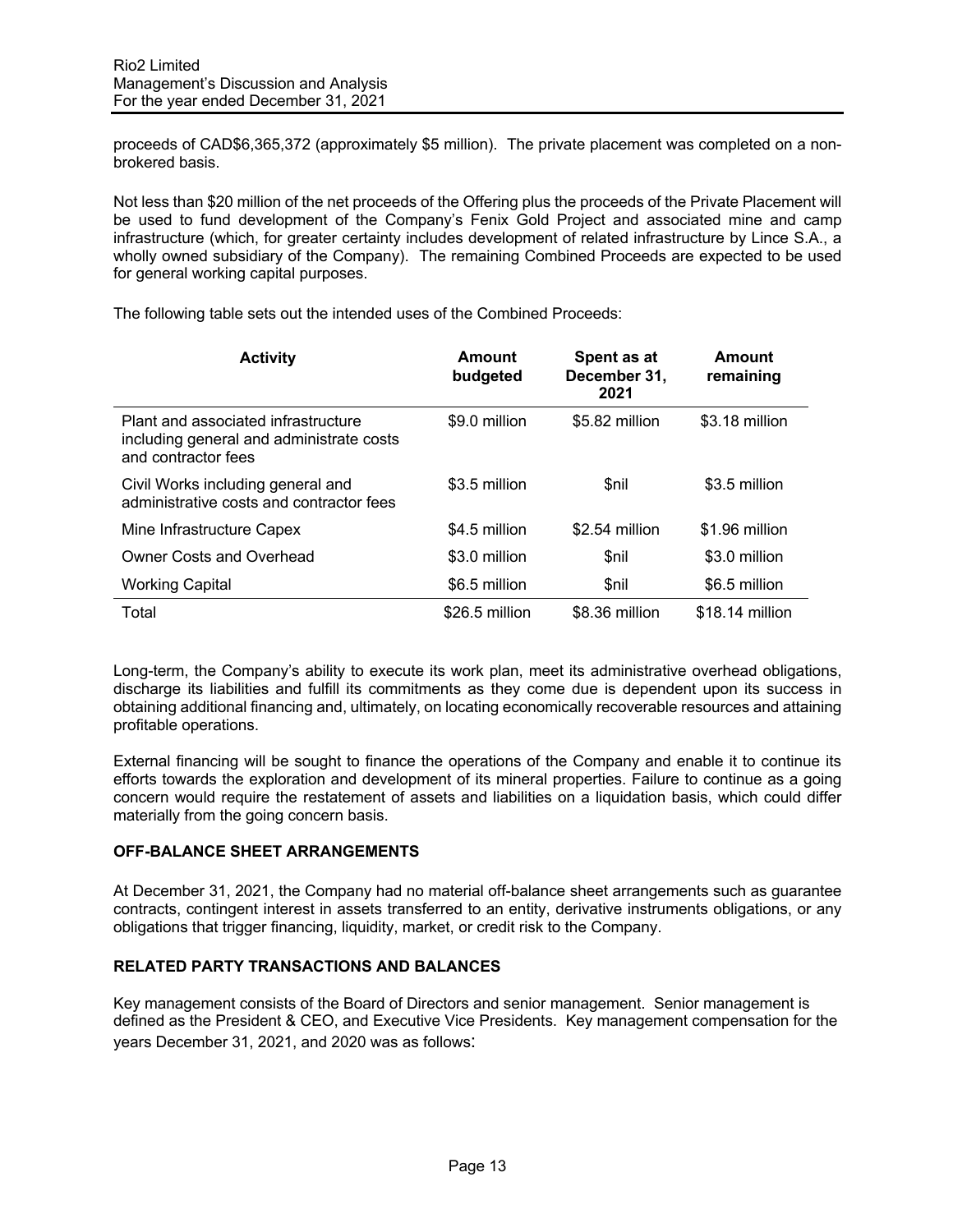|                                                        | 2021                              | 2020                   |
|--------------------------------------------------------|-----------------------------------|------------------------|
| Senior management - employment costs<br>Directors fees | 1,772,533<br>211.468<br>1,131,586 | 1,426,569<br>171.822   |
| Share-based compensation                               | 3,115,587                         | 1,009,097<br>2,607,488 |

In addition to the compensation for directors and officers, the Company incurred management fees during the year ended December 31, 2021, of \$nil (December 31, 2020 - \$130,150) from SBX Asesorias e inversiones Limitada, a company owned by Albrecht Schneider, who is a director of Rio2.

## **PROPOSED TRANSACTIONS**

As at the date of this MD&A, the Company had two proposed transactions, relating to financing of the Fenix Gold Project:

*1) WPMI PMPA*

On November 16, 2021, Rio2 announced that it signed a definitive precious metals purchase agreement to receive total cash consideration of \$50 million pursuant to a PMPA to be entered into with WPMI, a whollyowned subsidiary of Wheaton Precious Metals Corp. (TSX: WPM; NYSE: WPM). The proceeds from the PMPA will be used to partially finance the Mine construction.

Under the PMPA, WPMI will purchase 6.0% of the gold production until 90,000 ounces of gold have been delivered and 4.0% of the gold production until 140,000 ounces of gold have been delivered, after which the stream will reduce to 3.5% of the gold production for the life of mine. Under the proposed PMPA, WPMI will pay total cash consideration of \$50 million, \$25 million of which was received by Rio2 subsequent to December 31, 2021, with the remaining \$25 million payable subject to certain conditions, including the receipt of the EIA approval for the Mine. In addition, WPMI will make ongoing payments for gold ounces delivered equal to 18% of the spot gold price until the value of gold delivered less the production payment is equal to the upfront consideration of \$50 million, at which point the production payment will increase to 22% of the spot gold price.

Entering into the PMPA remains subject to, among other matters, the final negotiation and completion of definitive documentation, including the Gold Purchase Agreement.

*2) BNP SENIOR PROJECT DEBT FACILITY* 

On July 20, 2021, the Company engaged BNP to act as the sole and exclusive bookrunner, sole and exclusive lead arranger, and sole and exclusive administrative agent for the Senior Project Debt Facility in the amount of \$50-60 million. Proceeds of the Senior Project Debt Facility will be used to fund the construction and commissioning of the Mine and available by way of cash advances in US dollars, and for potential cost overruns. The Senior Project Debt Facility is expected to have a principal grace period in line with construction and ramp-up period and a tailored amortization profile designed to match projected cash flows from the Mine. The closing of the Senior Project Debt Facility remains subject to a number of customary conditions including the completion of satisfactory due diligence, the receipt of credit approvals and the negotiation of definitive documentation.

# **SUBSEQUENT EVENTS**

Subsequent to December 31, 2021: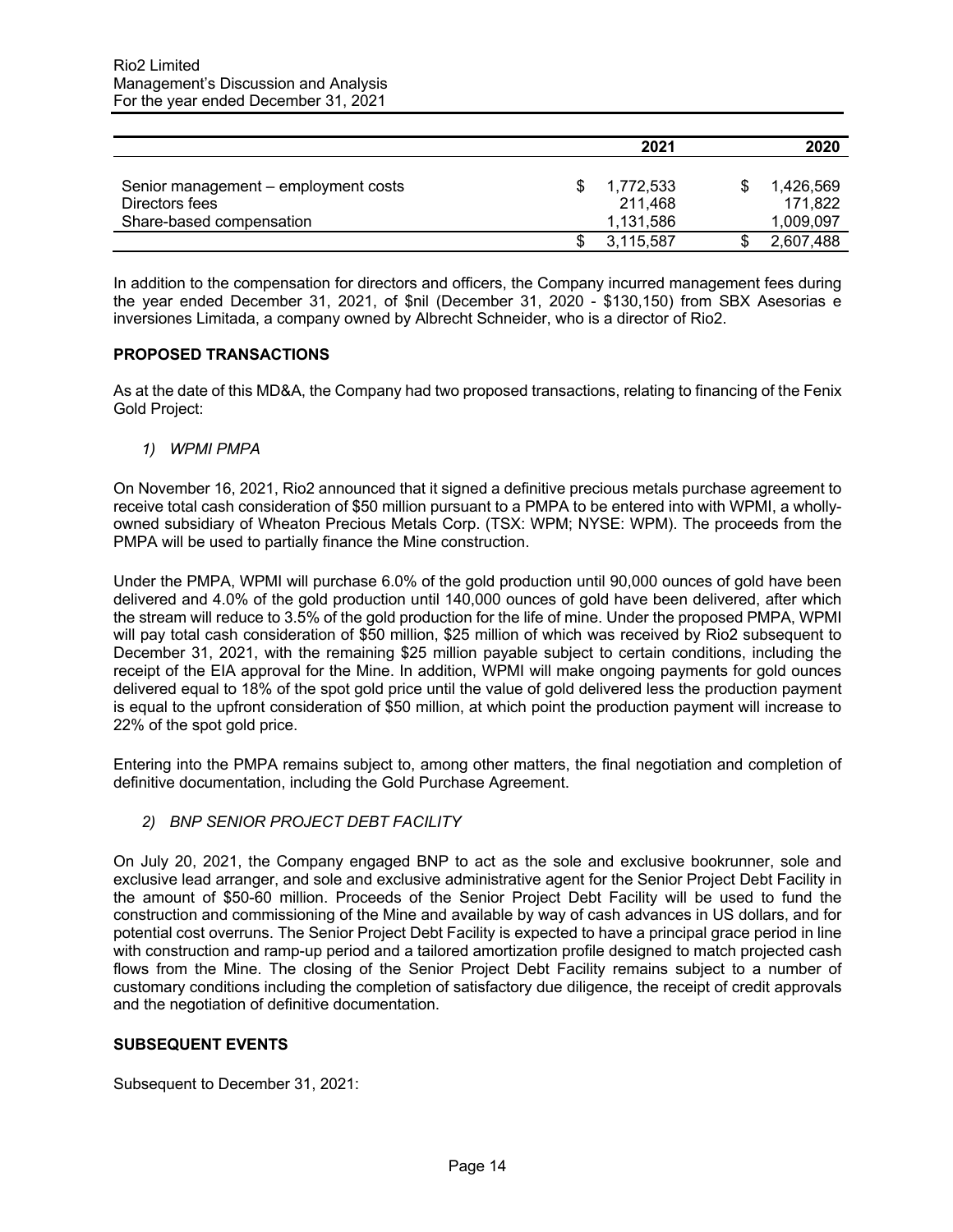- a. The Company issued 266,666 common shares for settlement of 133,333 RSUs.
- b. The Company received \$674,115 for the exercise of 1,706,564 warrants.
- c. 2,100,000 stock options were granted to officers of the Company. The estimated fair value associated with the stock options granted is CAD\$809,712 and it was determined using the Black-Scholes Option Pricing Model with the following assumptions: stock price at the grant CAD\$0.59; an annualized volatility of 84.87%; an expected life of 5 years; a dividend yield of 0%; a forfeiture rate of 0%; and a risk-free rate of 1.50%. The options have an exercise price of CAD\$0.65.
- d. The Company received \$25,000,000 from Wheaton pursuant to the PMPA.

WPMI will purchase 6.0% of the gold production until 90,000 ounces of gold have been delivered and 4.0% of the gold production until 140,000 ounces of gold have been delivered, after which the stream will reduce to 3.5% of the gold production for the life of mine. Under the proposed PMPA, WPMI will pay total cash consideration of \$50 million, \$25 million of which was paid upon closing, with the remaining \$25 million payable subject to certain conditions, including the receipt of the Environmental Impact Assessment approval for the Fenix Gold Mine. In addition, Wheaton will make ongoing payments for gold ounces delivered equal to 18% of the spot gold price until the value of gold delivered less the production payment is equal to the upfront consideration of \$50 million, at which point the production payment will increase to 22% of the spot gold price.

### **RISKS AND UNCERTAINTIES**

The Company's business consists of the exploration, evaluation and development of mineral properties and is subject to certain risks. The risks described below and those set out in the Company's Amended and Restated Annual Information Form are not the only risks facing the Company and other risks now unknown to the Company may arise or risks now thought to be immaterial may become material. No guarantee is provided that other factors will not affect the Company in the future. Many of these risks are beyond the control of the Company.

# *Covid-19*

In December 2019, a novel strain of coronavirus was reported in Wuhan, China. On March 11, 2020, the World Health Organization declared the outbreak to constitute a pandemic. The spread of COVID-19 has severely impacted economies around the globe. In many countries, including Canada, Chile and Peru, businesses have been forced to cease or limit operations for long or indefinite periods of time. Measures taken to contain the spread of the virus, including travel bans, quarantines, maintaining minimum distances between people, and closures of non-essential services have triggered significant disruptions to businesses worldwide, resulting in significant unemployment and an economic slowdown. Global stock markets have also experienced great volatility and a significant weakening of certain sectors. Governments and central banks have responded with monetary and fiscal interventions designed to stabilize economic conditions. To date, the Company's operations have not been materially negatively affected by these events, apart from increasing costs, in particular around health and safety and housing field-staff. The duration and impact of the COVID-19 pandemic, as well as the effectiveness of government and central bank responses, remains unclear at this time. It is not possible to reliably estimate the duration of the impact, the severity of the consequences, nor the impact, if any, on the financial position and results of the Company for future periods.

### *Limited History of Operations*

The Company has had a limited operating history upon which an evaluation of the Company, its current business and its prospects can be based. An investor should consider any purchase of the Company's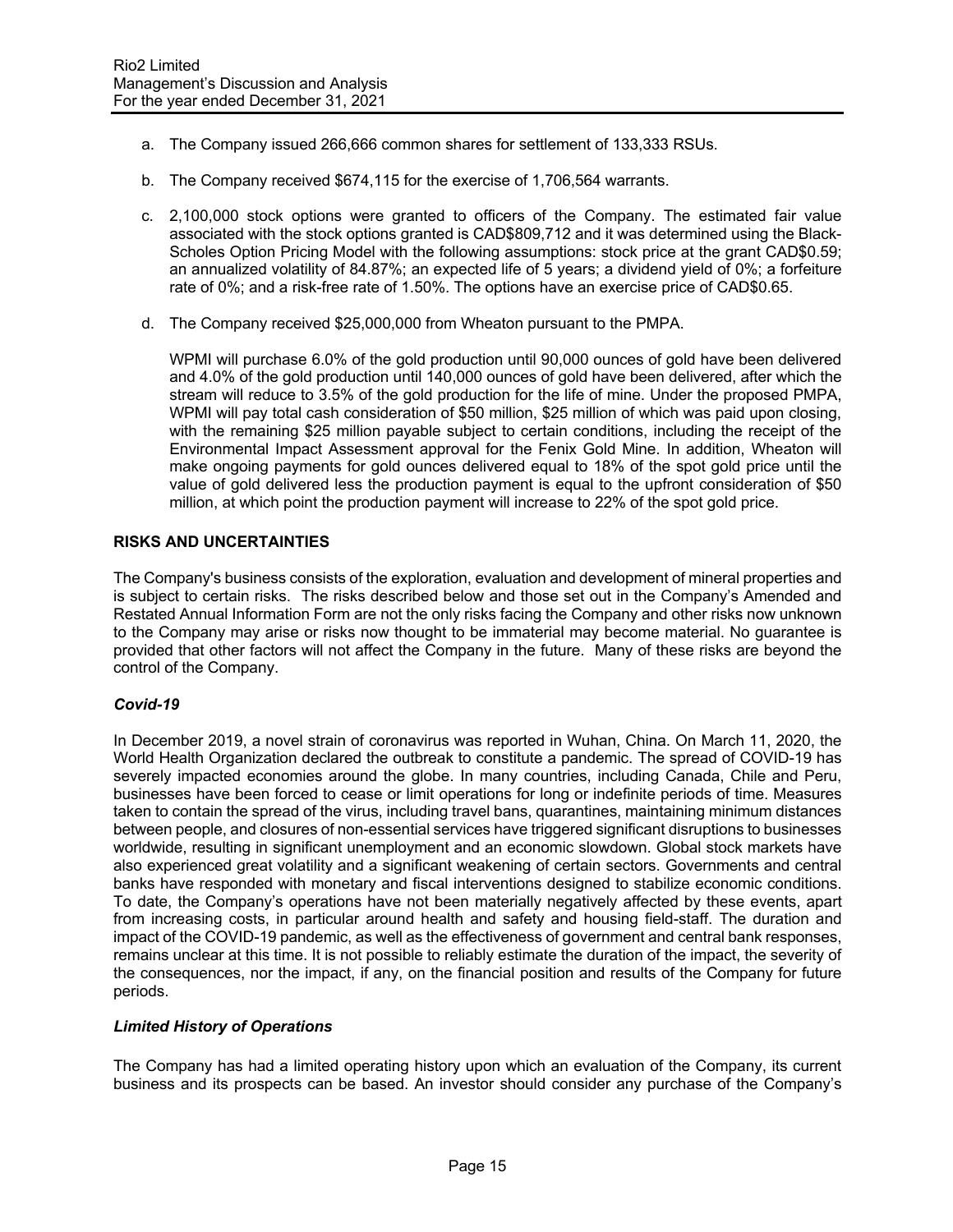securities in light of the risks, expenses, and problems frequently encountered by all companies in the early stages of their corporate development.

### *Risks Inherent in Acquisitions*

It is part of the Company's corporate strategy to actively pursue the acquisition of exploration, development and production assets consistent with its acquisition and growth strategy. From time to time, the Company may also acquire securities of or other interests in companies with respect to which it may enter into acquisitions or other transactions. Acquisition transactions involve inherent risks, including but not limited to:

- accurately assessing the value, strengths, weaknesses, contingent and other liabilities, and potential profitability of acquisition candidates;
- ability to achieve identified and anticipated operating and financial synergies;
- unanticipated costs;
- diversion of management attention from existing business;
- potential loss of the Company's key employees or key employees of any business acquired;
- unanticipated changes in business, industry, or general economic conditions that affect the assumptions underlying the acquisition; and
- decline in the value of acquired properties, companies, or securities.

Any one or more of these factors or other risks could cause the Company not to realize the anticipated benefits of an acquisition of properties or companies, and could have a material adverse effect on its financial condition.

## *Dilution and Future Sales of Common Shares*

The Company is in the exploration and development stage of its corporate development; it owns no producing properties and, consequently has no current operating income or cash flow from the properties it holds, nor has it had any income from operations in the past three financial years.

As a consequence, operations of the Company are primarily funded by equity subscriptions. The Company may issue additional shares in the future, which may dilute a shareholder's holdings in the Company. The Company's articles permit the issuance of an unlimited number of common shares and shareholders will have no pre-emptive rights in connection with further issuances.

### *Nature of Mining, Mineral Exploration and Development Projects*

Mining operations generally involve a high degree of risk. The Company's operations are subject to the hazards and risks normally encountered in the exploration, development, and production of minerals, including environmental hazards, explosions, unusual or unexpected geological formations or pressures and periodic interruptions in both production and transportation due to inclement or hazardous weather conditions. Such risks could result in damage to, or destruction of, mineral properties or producing facilities, personal injury, environmental damage, delays in mining, monetary losses, and possible legal liability.

Development projects have no operating history upon which to base estimates of future cash operating costs. For development projects, resource estimates and estimates of cash operating costs are, to a large extent, based upon the interpretation of geologic data obtained from drill holes and other sampling techniques, and feasibility studies, which derive estimates of cash operating costs based upon anticipated tonnage and grades of ore to be mined and processed, ground conditions, the configuration of the ore body, expected recovery rates of minerals from the ore, estimated operating costs, anticipated climatic conditions and other factors. As a result, actual production, cash operating costs and economic returns could differ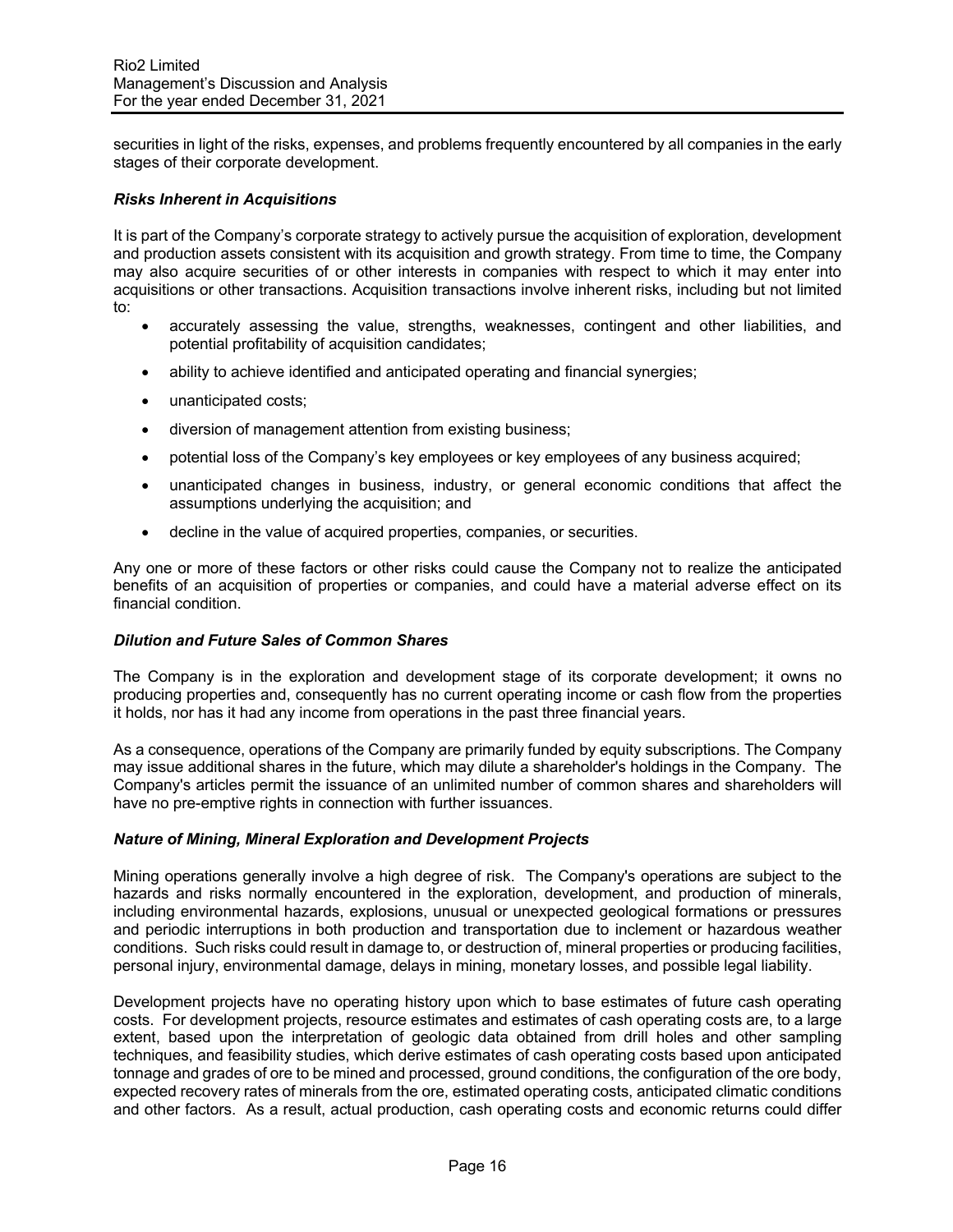significantly from those estimated. It is not unusual for new mining operations to experience problems during the start-up phase, and delays in the commencement of production often can occur.

Mineral exploration is highly speculative in nature. There is no assurance that exploration efforts will be successful. Even when mineralization is discovered, it may take several years until production is possible, during which time the economic feasibility of production may change. Substantial expenditures are required to establish proven and probable mineral reserves through drilling. Because of these uncertainties, no assurance can be given that exploration programs will result in the establishment or expansion of mineral resources or mineral reserves. There is no certainty that the expenditures made towards the search and evaluation of mineral deposits will result in discoveries or development of commercial quantities of ore.

## *Uncertainty of Exploration and Development Projects*

The future development of the Fenix Gold Project requires the construction and operation of a mine, processing plant and related infrastructure. As a result, the Company is subject to all of the risks associated with establishing mining operations including:

- the timing and cost, which will be considerable, of the construction of mining and processing facilities;
- the availability and costs of skilled labour, power, water, transportation and mining equipment;
- costs of operating a mine in a specific environment;
- the need to obtain necessary environmental and other governmental approvals and permits, and the timing of those approvals and permits;
- adequate access to the site; and
- unforeseen events.

The costs, timing and complexities of mine construction and development are increased by the remote location of the Company's properties. It is not unusual in a new mining operation to experience unexpected problems and delays during the construction and development of the mine. In addition, delays in the commencement or expansion of mineral production often occur and, once commenced or expanded, the production of a mine may not meet expectations or estimates set forth in the feasibility study. Accordingly, there are no assurances that the Company will successfully develop mining activities at properties.

### *Gold Purchase Agreement with Wheaton*

The Company's ability to access upfront cash deposits under the Gold Purchase Agreement for the Fenix Gold project is subject to the Company meeting certain closing conditions under the Gold Purchase Agreement, including but not limited to: (a) obtaining all necessary approvals to achieve completion and to operate the mine in accordance with the development plan; (b) entering into material contracts necessary for the construction and development of the mine; and (c) having obtained project financing on terms and conditions that are not reasonably expected to result in an adverse impact and under which all conditions precedent necessary to draw down on such project financing have been satisfied or waived. There is no guarantee Rio2 will be able to meet all of the conditions and draw on the funds from Wheaton pursuant to the PMPA. Further, an initial failure to achieve the completion requirements in the PMPA on or before the third anniversary of the agreement date will result in a delay payment. A continued failure to achieve the completion requirements under the Gold Purchase Agreement will result in a refund from the Company to Wheaton.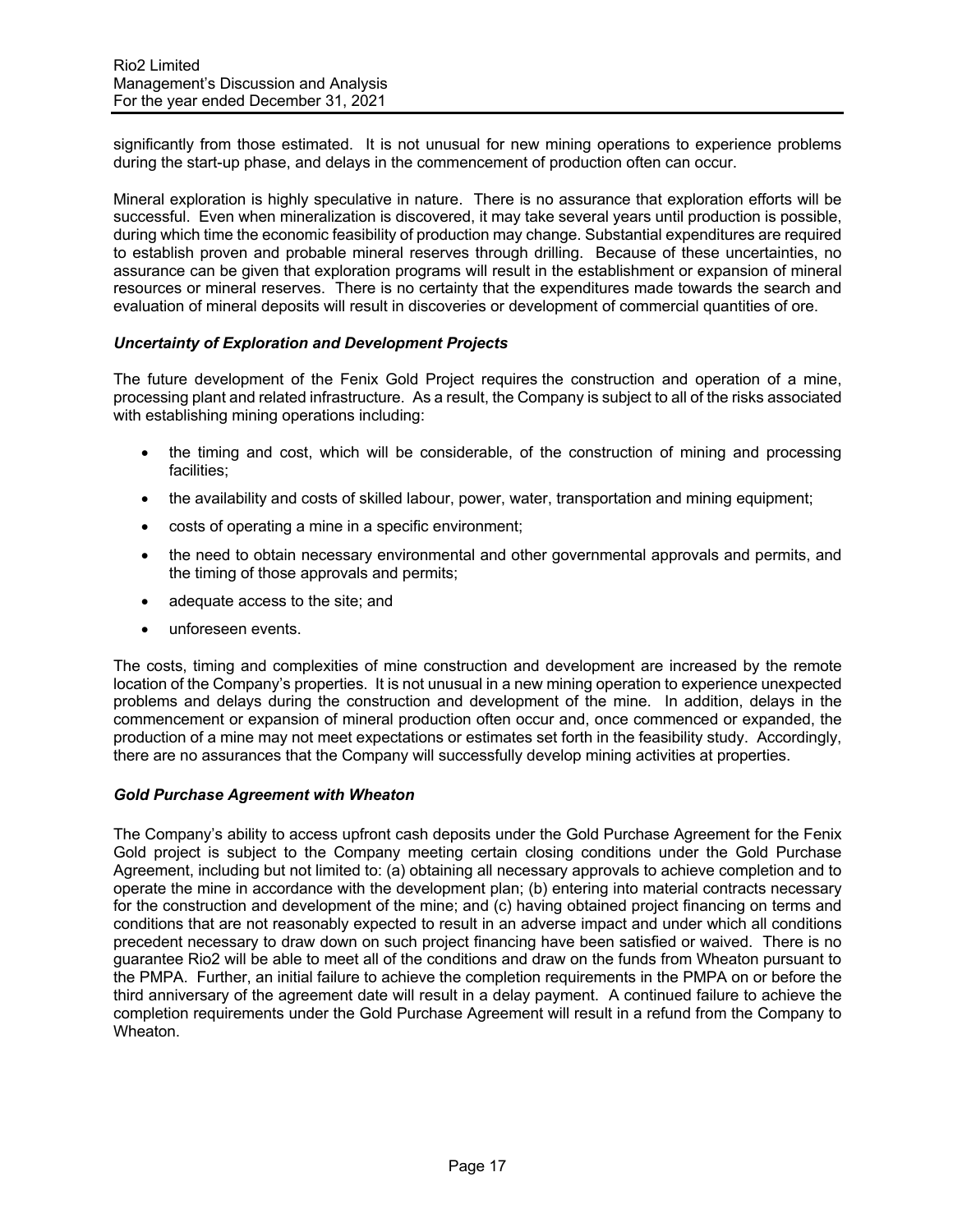# *Uninsured Risks Exist and May Affect Certain Values*

The Company maintains insurance to cover normal business risks. In the course of exploration and development of mineral properties, certain risks, and in particular, unexpected or unusual geological operating conditions including explosions, rock bursts, cave-ins, fire and earthquakes may occur. It is not always possible to fully insure against such risks as a result of high premiums or other reasons. Should such liabilities arise, they could reduce or eliminate any future profitability and result in increasing costs and a decline in the value of the Company's common shares.

### *Key-Man and Liability Insurance Factors Should be Considered*

The success of the Company will be largely dependent upon the performance of its key officers. The Company has not, as yet, purchased any "key-man" insurance with respect to any of its directors, officers, and key employees and has no current plans to do so.

Although the Company may obtain liability insurance in an amount which management considers adequate, the nature of the risks for mining companies is such that liabilities might exceed policy limits, the liabilities and hazards might not be insurable, or the Company might not elect to insure itself against such liabilities due to high premium costs or other reasons, in which event the Company could incur significant costs that could have a material adverse effect upon its financial condition.

### *Dependence on Outside Parties*

The Company has relied upon consultants, engineers and others and intends to rely on these parties for development, construction and operating expertise. Substantial expenditures are required to construct mines, to establish mineral reserves through drilling, to carry out environmental and social impact assessments, to develop metallurgical processes to extract the metal from the ore and, in the case of new properties, to develop the exploration and plant infrastructure at any particular site. If such parties' work is deficient or negligent or is not completed in a timely manner, it could have a material adverse effect on the Company.

### *Ability to Attract and Retain Qualified Personnel*

Recruiting and retaining qualified personnel is critical to the Company's success. The number of persons skilled in the acquisition, exploration and development of mining properties is limited and competition for such persons is intense. As the Company's business activity grows, they will require additional key financial, administrative and mining personnel as well as additional operations staff. If the Company is not successful in attracting and training qualified personnel, the efficiency of its operations could be affected, which could have a material adverse impact on the Company's future cash flows, earnings, results of operations, and financial condition.

### *Factors Beyond Company's Control*

The exploration and development of mineral properties and the marketability of any minerals contained in such properties will be affected by numerous factors beyond the control of the Company. These factors include government regulation, high levels of volatility in market prices, availability of markets, availability of adequate transportation and processing facilities and the imposition of new or amendments to existing taxes and royalties. The effect of these factors cannot be accurately predicted.

### *Government Regulation and Permitting*

The current or future operations of the Company, including development activities, require permits from various federal, provincial or territorial and local governmental authorities, and such operations are and will be governed by laws and regulations governing prospecting, development, mining, production, exports,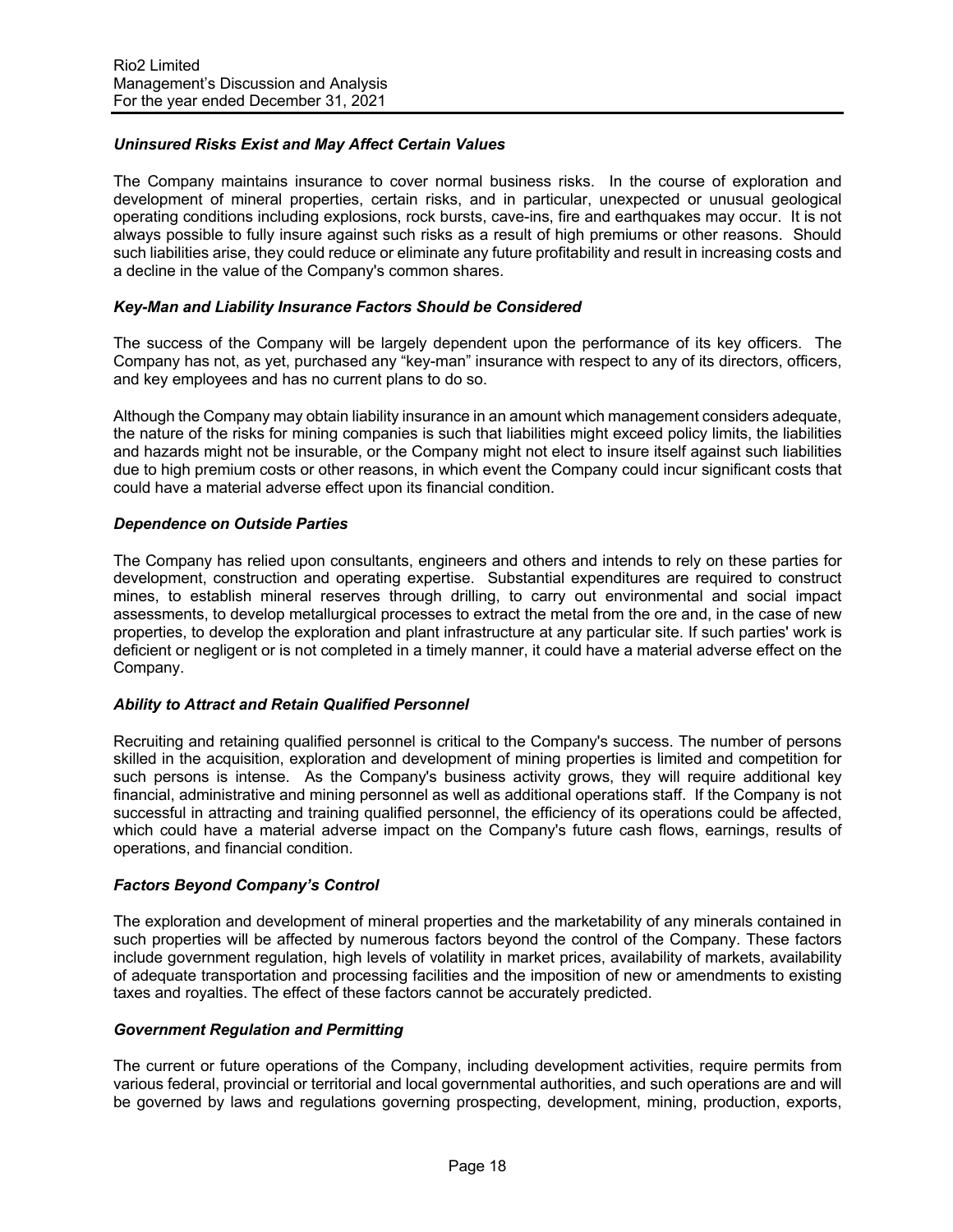taxes, labour standards, occupational health, waste disposal, toxic substances, land use, water use, environmental protection, land claims of local people, mine safety, and other matters.

Such exploration activities are also subject to substantial regulation under applicable laws by governmental agencies that will require the Company to obtain permits, licences, and approvals from various governmental agencies. There can be no assurance, however, that all permits, licences, and approvals that the Company may require for its operations and exploration activities will be obtainable on reasonable terms or on a timely basis or that such laws and regulations will not have an adverse effect on any mining project which the Company might undertake.

Failure to comply with applicable laws, regulations, and permitting requirements may result in enforcement actions thereunder, including orders issued by regulatory or judicial authorities causing operations to cease or be curtailed, and may include corrective measures requiring capital expenditures, installation of additional equipment, or remedial actions.

Amendments to current laws, regulations, and permits governing operations and activities of mining companies, or more stringent implementation thereof, could have a material adverse impact on the Company and cause increases in exploration expenses, capital expenditures or production costs or reduction in levels of production at producing properties or require abandonment or delays in development of new mining properties.

To the best of the Company's knowledge, it is operating in compliance with all applicable rules and regulations.

### *Environmental Risks and Hazards*

The Company's activities are subject to extensive national, provincial, and local laws and regulations governing environmental protection and employee health and safety. The Company is required to obtain governmental permits and provide bonding requirements under environmental laws. All phases of the Company's operations are subject to environmental regulation. These regulations mandate, among other things, the maintenance of water quality standards and land reclamation. They also set forth limitations on the generation, transportation, storage, and disposal of solid and hazardous waste. Environmental legislation is evolving in a manner which will require stricter standards and enforcement, increased fines and penalties for non-compliance, and more stringent environmental assessments of proposed projects. There is no assurance that future changes in environmental regulation, if any, will not adversely affect the Company's operations.

Environmental laws and regulations are complex and have tended to become more stringent over time. These laws are continuously evolving. The Company is not able to predict the impact of any future changes in environmental laws and regulations on its future financial position due to the uncertainty surrounding the ultimate form such changes may take.

Existing and possible future environmental legislation, regulations and actions could cause additional expense, capital expenditures, restrictions, and delays in the activities of the Company, the extent of which cannot be predicted.

## *Other Tax Considerations*

The Canadian federal and provincial tax treatment of natural resource activities has a material effect on the advisability of investing in mining companies. The ability of the Company to claim and collect tax credits relating to its natural resource activities and the return on an investment in common shares will be subject to applicable tax laws. There can be no assurance that applicable tax laws will not be amended so as to fundamentally alter the tax consequences of claiming and collecting tax credits and holding or disposing of the common shares.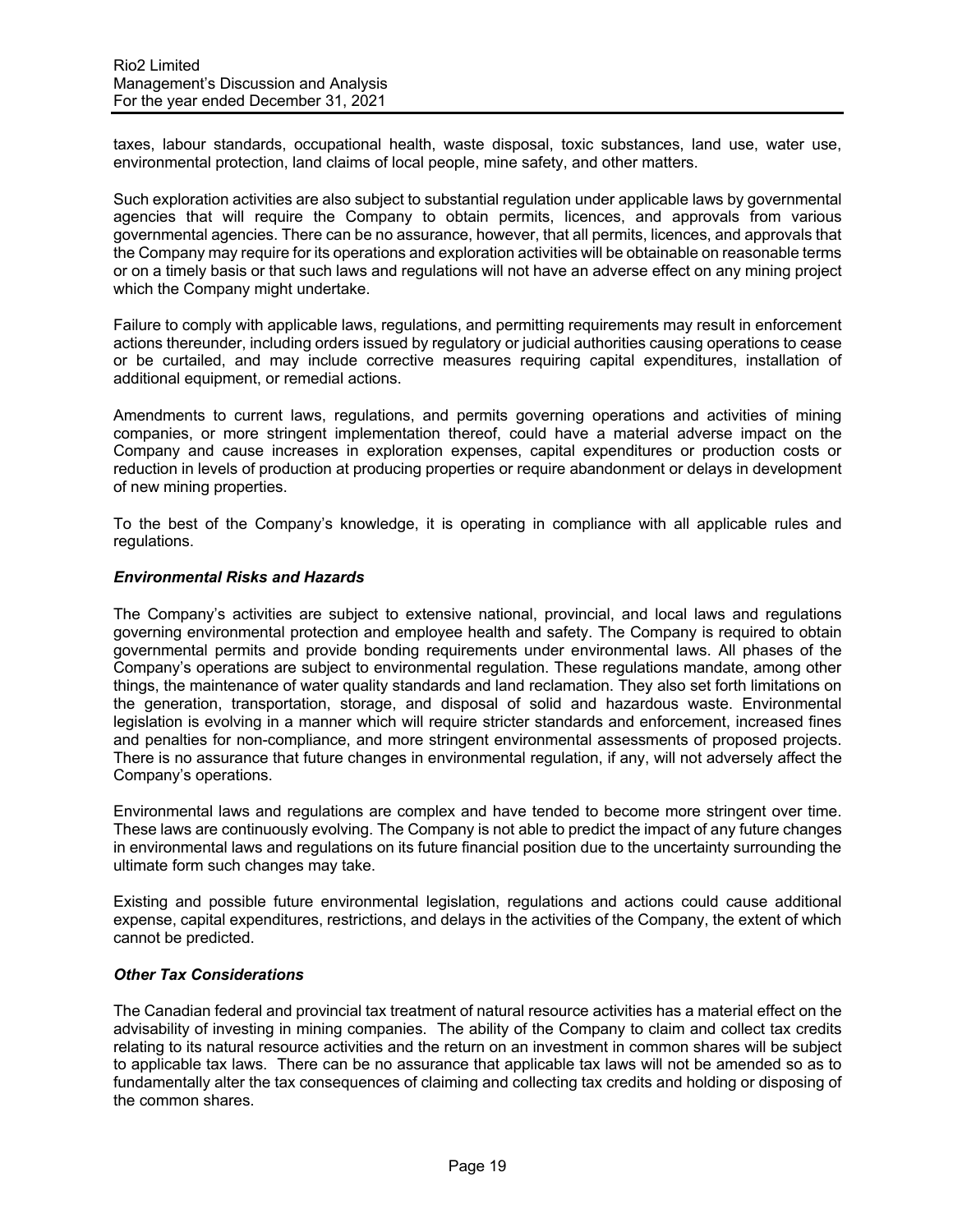# *Share Price Fluctuations*

The market price of securities of many companies, particularly development stage companies, experience wide fluctuations in price that are not necessarily related to the operating performance or the underlying asset values of prospects of such companies. There can be no assurance that fluctuations in the Company's share price will not occur.

### *Price Volatility of Publicly Traded Securities*

Securities of exploration and mining companies have experienced substantial volatility in the past, often based on factors unrelated to the financial performance or prospects of the companies involved. These factors include macroeconomic developments in North America and globally, and market perceptions of the relative attractiveness of particular industries. The Company's share price is also likely to be significantly affected by short-term changes in metal prices or in the Company's financial condition or results of operations as reflected in quarterly earnings reports. Other factors unrelated to the Company's performance that may have an effect on the price of the common shares include the following:

- the extent of analyst coverage available to investors concerning the Company's business may be limited if investment banks with research capabilities do not follow its securities;
- limited trading volumes and general market interest in the Company's securities may affect an investor's ability to trade the common shares; and
- the relatively small number of publicly held common shares may limit the ability of some institutions to invest in the Company's securities.

As a result of any of these factors, the market price of the common shares at any given point in time may not accurately reflect the Company's long-term value.

### *Conflicts of Interest*

There are potential conflicts of interest which the directors and officers of the Company may be subject in connection with the operations of the Company. Some of the directors and officers of the Company may be, or may become, engaged in the mineral exploration or mining industry, and situations may arise where directors, officers, and promoters will be in direct conflict with the Company. Such conflicts must be disclosed in accordance with, and are subject to such other procedures and remedies as apply under, the *Ontario Business Corporations Act*, and the applicable statutes of the jurisdictions of incorporation of the Company's subsidiaries.

### **CRITICAL ACCOUNTING ESTIMATES**

The Company's accounting policies are presented in Note 3 to the audited consolidated financial statements for the year ended December 31, 2021. These accounting policies can have a significant impact on the financial performance and financial position of the Company.

The preparation of the audited consolidated financial statements, using accounting policies consistent with International Financing Reporting Standards ("IFRS") and Interpretations of the International Financial Reporting Interpretations Committee ("IFRIC"), requires management to make estimates and assumptions which affect the reported amount of assets and liabilities, disclosure of contingent assets and liabilities at the date of the audited consolidated financial statements, and the reported amount of revenue and expenses during the reporting period. The most significant judgements applying to the Company's financial statements include Share-based payment transactions and Mineral resource estimate. Key judgements include the timing commencement of commercial production which in turn impacts the realization of input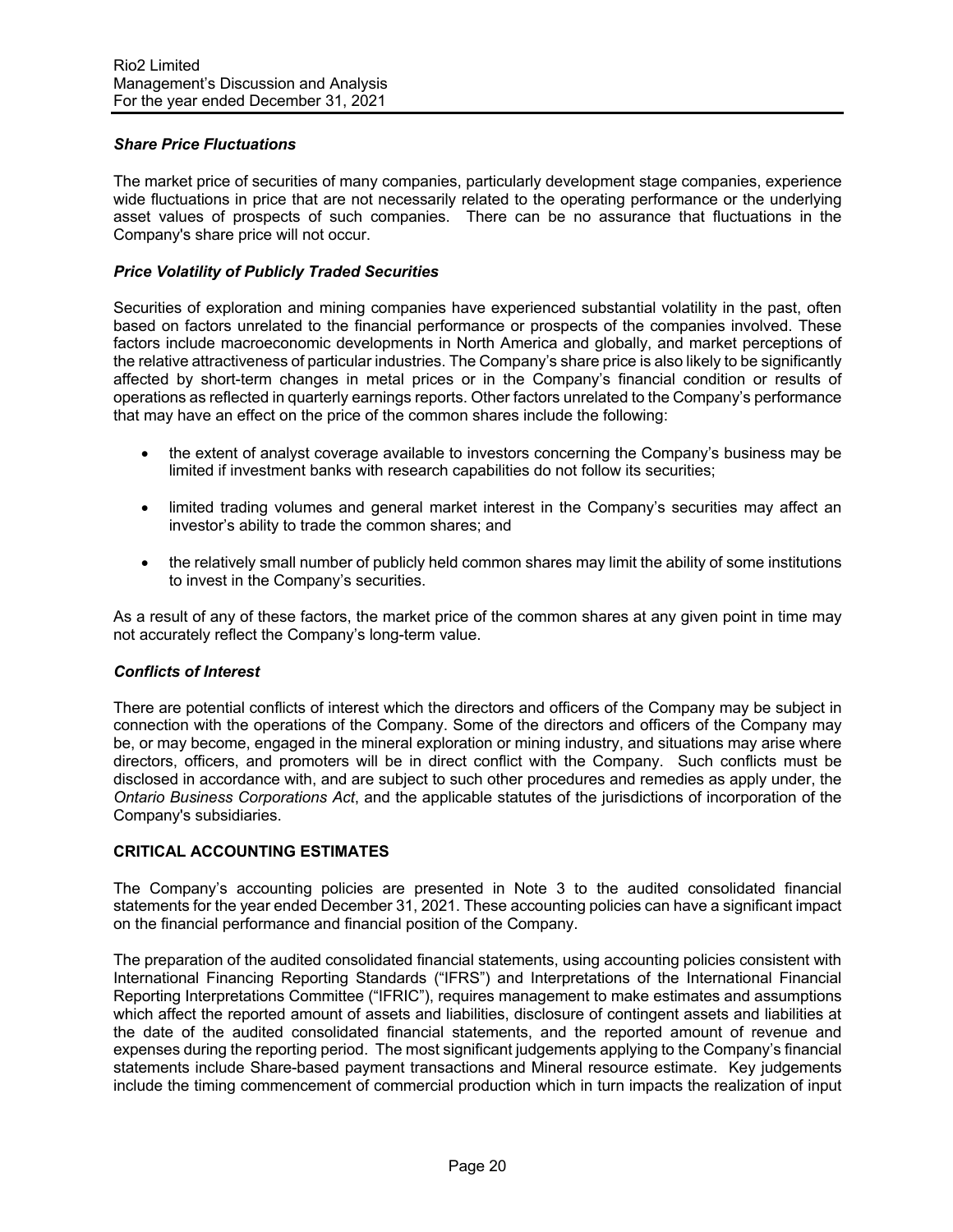tax inputs. While management believes the estimates are reasonable, actual results could differ from those estimates and could impact future results of operations and cash flows.

#### **Financial Instruments**

Financial instruments disclosures require the Company to provide information about: a) the significance of financial instruments for the Company's financial position and performance and, b) the nature and extent of risks arising from financial instruments to which the Company is exposed during the period and at the statement of financial position date, and how the Company manages those risks. Please refer to note 4 of the Company's 2021 annual financial statements for a discussion of the factors that affects Rio2.

## **CHANGES IN ACCOUNTING POLICIES AND DISCLOSURES**

#### Change of Presentation Currency

Effective January 1, 2021, Rio2 changed its presentation currency from Canadian dollars to United States dollars, as a result of the continued advancement of the Fenix Gold Project. The Company's management believes that presenting financial information in US dollars is more useful internally to manage the business, and more useful to readers of the financial statements because of greater comparability and greater congruence with the underlying currencies of significant transactions.

The change in the financial statement presentation currency is considered an accounting policy change and has been accounted for retrospectively. The balance sheets for each period presented have been translated from the related subsidiary's functional currency to the new US dollar presentation currency at the rate of exchange prevailing at the respective balance sheet date except for equity items, which have been translated at accumulated historical rates from the related subsidiary's date of incorporation. The statements of income and comprehensive income were translated at the average exchange rates for the reporting period, or at the exchange rate prevailing at the date of transactions.

During the year ended December 31, 2020, the translation of the Company's subsidiaries with US dollar functional currencies were converted into Canadian dollars, resulting in a translation adjustment which was recorded in Foreign Currency Translation Reserve, a separate component of shareholders' equity. With the retrospective application of the change in presentation currency from the Canadian dollar to the US dollar, the Foreign Currency Translation Reserve related to the translation of US dollar functional currency subsidiaries was eliminated. However, with the retrospective application of the change in presentation currency to the US dollar, the Company's corporate office, which has a Canadian dollar functional currency, resulted in an Accumulated Other Comprehensive Income ("AOCI") balance.

(a) Adjustment to previously reported financial information due to change in presentation currency

For comparative purposes, the consolidated balance sheets as at December 31, 2020 and January 1, 2020 include adjustments to reflect the change in the presentation currency to the US dollar, which is a change in accounting policy. The exchange rates used to translate the amounts previously reported into US dollars at December 31, 2020 were 1.2732 CAD/USD, and at January 1, 2020 were 1.2988 CAD/USD. Refer to note 14(a) for the effects of the translation.

For comparative purposes, the consolidated statement of loss and comprehensive loss for the year ended December 31, 2020 includes adjustments to reflect the change in the presentation currency to the US dollar, which is a change in accounting policy. The exchange rates used to translate the amounts previously reported into US dollars for the year ended December 31, 2020 were 1.3541 CAD/USD, which were the average exchange rates for the period. Refer to note 20(b) for the effects of the translation.

(b) Functional currency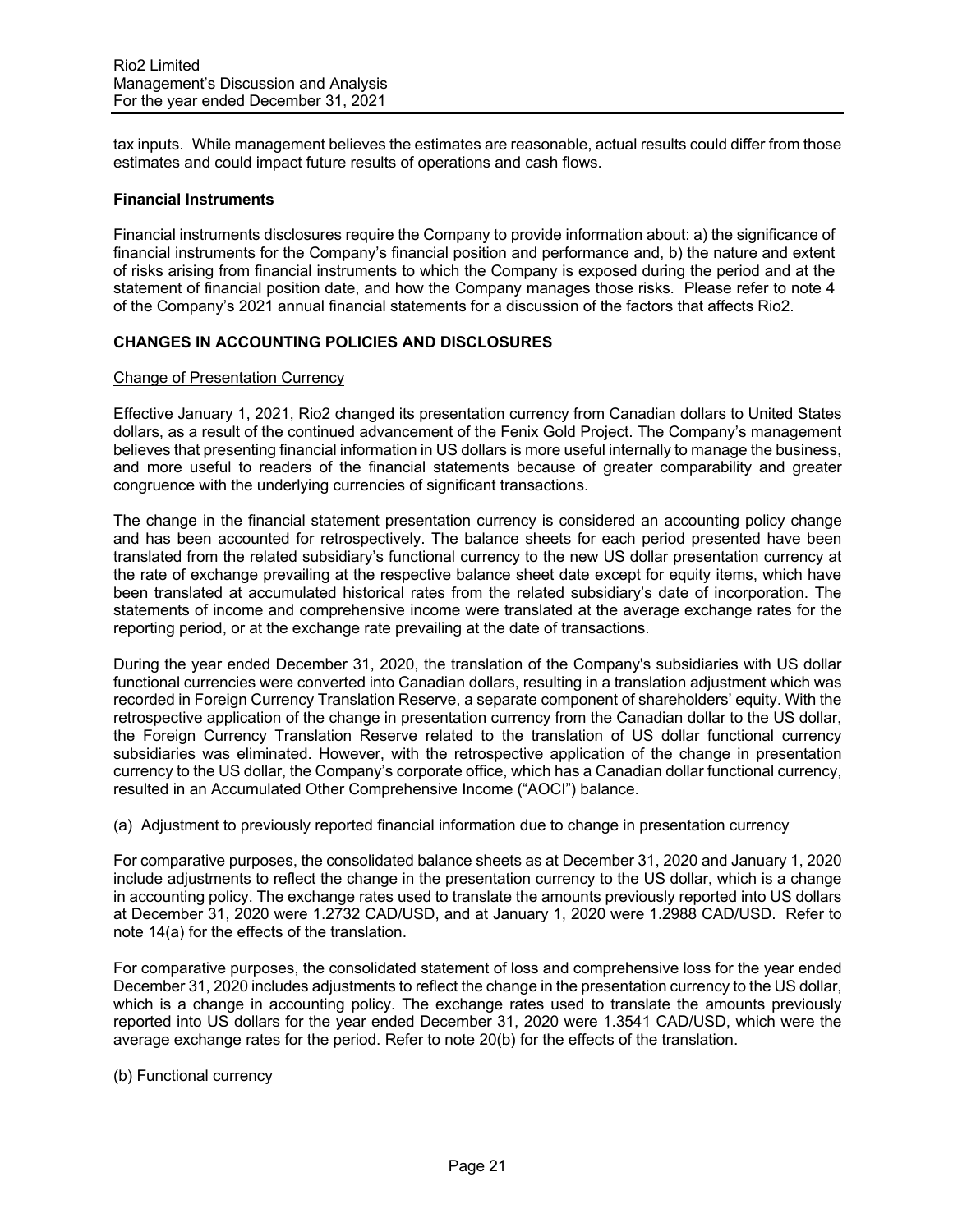The functional currencies of the Company and its subsidiaries, all of which are wholly owned, remained unchanged and were as follows for periods presented.

| Name                                                                                                                  | <b>Functional Currency</b>                                                                                                                      |
|-----------------------------------------------------------------------------------------------------------------------|-------------------------------------------------------------------------------------------------------------------------------------------------|
| Rio <sub>2</sub> Limited<br>Fenix Gold Limitada<br>Rio <sub>2</sub> S.A.C.<br>Rio2 Exploraciones S.A.C.<br>Lince S.A. | Canadian dollar<br><b>United States Dollars</b><br><b>United States Dollars</b><br><b>United States Dollars</b><br><b>United States Dollars</b> |
| Rio2 Bahamas Limited                                                                                                  | <b>United States Dollars</b>                                                                                                                    |

#### Accounting standards issued but not yet applied

The Company has not applied the following revised IFRS that have been issued but were not yet effective at December 31, 2021.

#### IAS 16 - Property, Plant and Equipment – Proceeds before Intended Use

In May 2020, the International Accounting Standards Board ("IASB") issued an amendment to IAS 16, Property, Plant and Equipment - Proceeds before Intended Use. The amendment prohibits deducting from the cost of property, plant and equipment amounts received from selling items produced while preparing the asset for its intended use. Instead, a company will recognize such sale proceeds and related cost in the consolidated statements of income. The amendment will become effective January 1, 2022. The Company is assessing the impact of the amendment and does not expect it to have a significant effect on the Company's financial statements.

#### IAS 12 - Income Taxes

In May 2021, the IASB issued Deferred Tax related to Assets and Liabilities arising from a Single Transaction, which amended IAS 12 Income Taxes. The amendments will become effective January 1, 2023. The Company is assessing the impact of the amendment and does not expect it to have a significant effect on the Company's financial statements.

IFRS 17 – Insurance Contracts

IFRS 17 establishes the principles for the recognition, measurement, presentation and disclosure of insurance contracts within the scope of the standard. The objective of IFRS 17 to ensure that an entity provides relevant information that faithfully represents those contracts. This information gives a basis for users of financial statements to assess the effect that insurance contracts have on the entity's financial position, financial performance and cash flows. The standard is effective for periods beginning on or after January 1, 2023. The Company has not yet assessed the future impact of this new standard on its financial statements.

### **MATERIAL LEGAL PROCEEDINGS**

The Company is not a party to any legal proceedings.

### **EXECUTIVE TEAM**

| Alexander Black    | - Chief Executive Officer, President and Director                            |
|--------------------|------------------------------------------------------------------------------|
| Andrew Cox         | - Executive Vice President - Chief Operating Officer                         |
| Kathryn Johnson    | - Executive Vice President – Chief Financial Officer and Corporate Secretary |
| Jose Luis Martinez | - Executive Vice President – Chief Strategy Officer                          |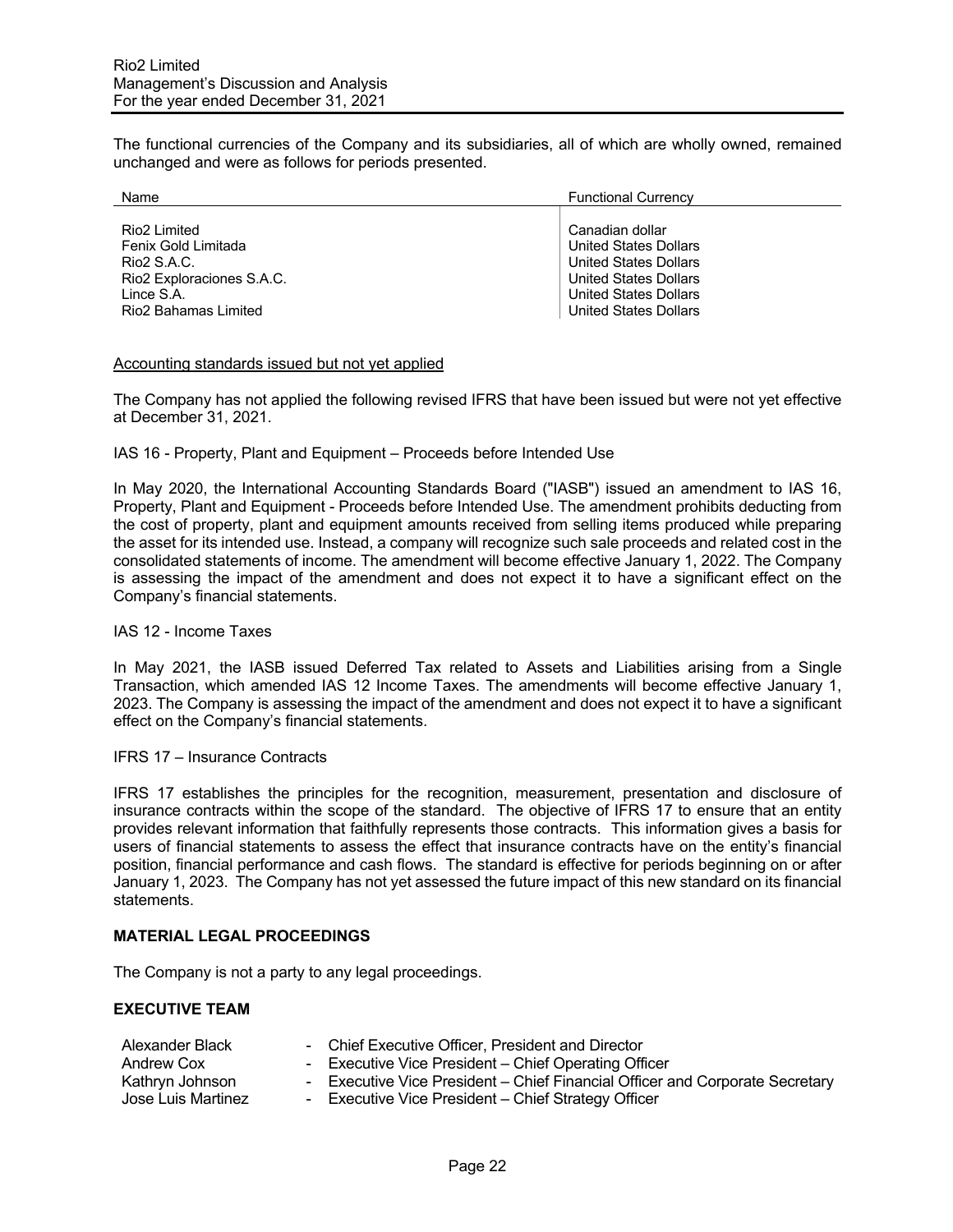# **BOARD OF DIRECTORS**

| Dr. Klaus Zeitler         | - Chairman and Director                           |
|---------------------------|---------------------------------------------------|
| Alexander Black           | - Chief Executive Officer, President and Director |
| Drago Kisic               | - Director                                        |
| Ram Ramachandran          | - Director                                        |
| Sidney Robinson           | - Director                                        |
| <b>Albrecht Schneider</b> | - Director                                        |

### **OUTSTANDING COMMON SHARES, OPTIONS, RESTRICTED SHARE UNITS AND WARRANTS**

As at March 25, 2022 there were 256,309,713 issued and fully paid common shares.

#### **Stock Options**

The following table summarizes the Company's stock options as at March 25, 2022:

| Outstanding          |                                                    |                                                | Exercisable       |                                          |  |
|----------------------|----------------------------------------------------|------------------------------------------------|-------------------|------------------------------------------|--|
| Number of<br>Options | Weighted average<br>remaining contractual<br>vears | Weighted<br>average<br>exercise price<br>CAD\$ | Number of Options | Weighted average<br>exercise price CAD\$ |  |
| 500.025              | 0.07                                               | 2.25                                           | 500,025           | 2.25                                     |  |
| 166.675              | 0.16                                               | 2.56                                           | 166.675           | 2.56                                     |  |
| 333.350              | 0.42                                               | 1.66                                           | 333.350           | 1.66                                     |  |
| 733,370              | 0.99                                               | 0.82                                           | 733,370           | 0.82                                     |  |
| 1.840.000            | 1.49                                               | 0.65                                           | 1,840,000         | 0.65                                     |  |
| 5.380.000            | 2.45                                               | 0.55                                           | 3,653,333         | 0.55                                     |  |
| 3.650.000            | 3.24                                               | 0.65                                           | 1.316.667         | 0.65                                     |  |
| 4.200.000            | 4.48                                               | 0.65                                           |                   | 0.65                                     |  |
| 2.100.000            | 4.81                                               | 0.65                                           |                   | 0.65                                     |  |
| 18.903.420           | 3.05                                               | 0.71                                           | 8.543.420         | 0.79                                     |  |

Each option entitles the holder to purchase one common share for a period of five years from the date of grant. The options granted by Rio2 vest 1/3 equally over a three-year period. The grant of the RSUs and options are subject to the terms of the Share Incentive Plan and the Stock Option Plan respectively, and final regulatory approval and if applicable, shareholder approval.

### Restricted Share Units

RSU outstanding as of March 25, 2022 are as follows:

|                                     | Number of RSUs |
|-------------------------------------|----------------|
| Outstanding, December 31, 2019      | 312.237        |
| Issued                              | 400.000        |
| Vested and settled in common shares | (212, 237)     |
| Outstanding, December 31, 2020      | 500.000        |
| Vested and settled in common shares | (183,333)      |
| Outstanding, December 31, 2021      | 316,667        |
| Vested and settled in common shares | (133, 333)     |
| Outstanding, March 25, 2022         | 183,334        |
| Vested, March 25, 2022              |                |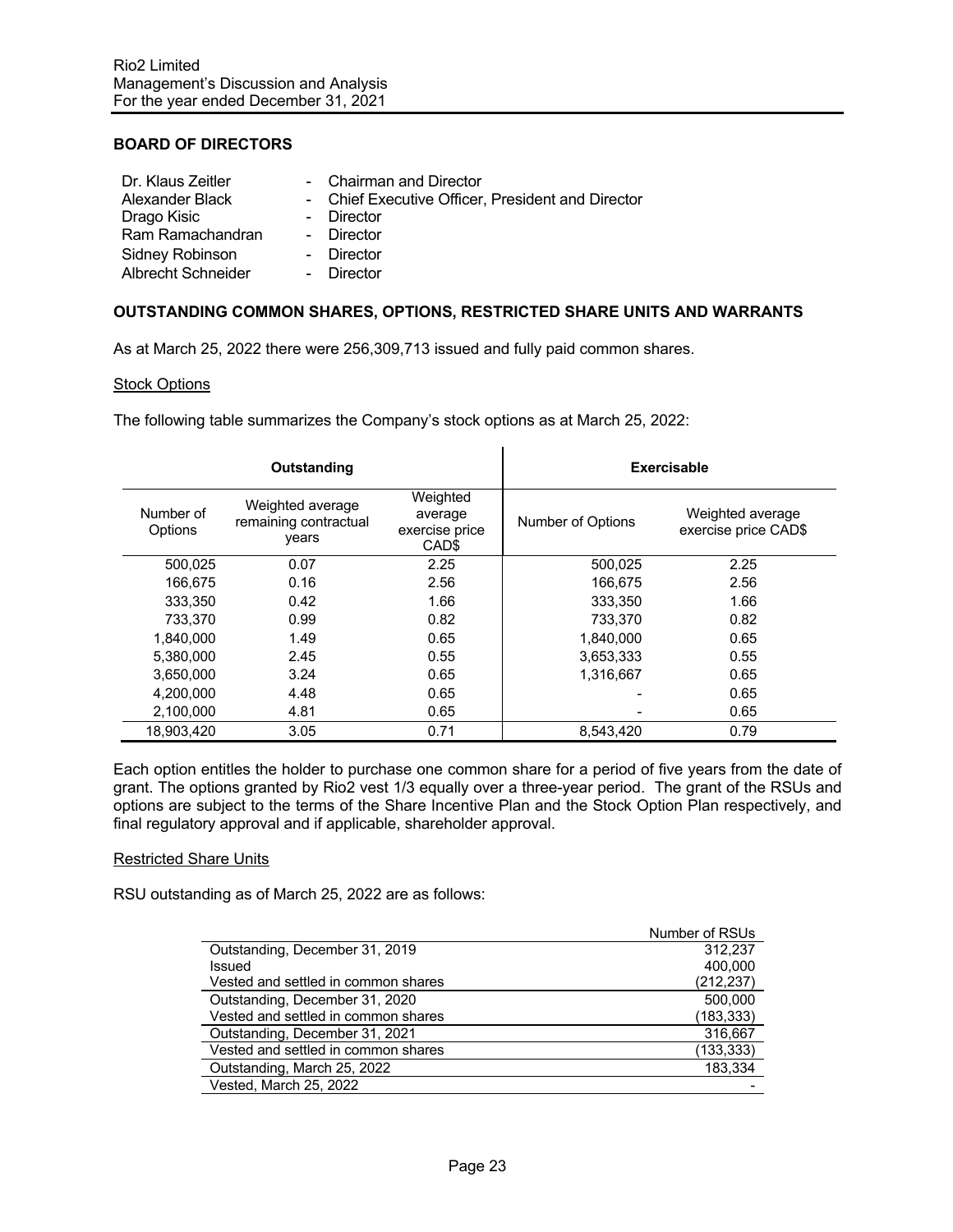The RSUs, which original terms saw a vesting schedule of 1/3 equally over a three-year period, include a time-based and a performance-based component with a multiplier as determined by the Company's Board of Directors, and entitle the holder to an amount computed by the value of a notional number of common shares designated in the award.

The RSUs may be settled in equity instruments, or cash, at the sole discretion of the Company. The choice to settle in equity instruments does not have any commercial substance and the Company does not have a past practise of settling in cash.

#### Warrants

Warrants outstanding as of March 25, 2022 were:

| Expiry dates    | Number of warrants | Conversion price |
|-----------------|--------------------|------------------|
| August 13, 2022 | 26,292,886         | CAD\$0.50        |

Movements in the number of warrants outstanding and their related weighted average exercise prices are as follows:

|                                | Weighted average |                   |      |
|--------------------------------|------------------|-------------------|------|
|                                | Number of        | exercise price    |      |
|                                | warrants         |                   |      |
| Outstanding, December 31, 2019 | 46.467.391       | CAD <sub>\$</sub> | 0.55 |
| Exercised                      | (7,578,919)      |                   | 0.59 |
| Outstanding, December 31, 2020 | 38,888,472       | CAD <sub>\$</sub> | 0.54 |
| Exercised                      | (9, 162, 256)    |                   | 0.65 |
| Expired                        | (1,726,766)      |                   | 0.65 |
| Outstanding, December 31, 2021 | 27,999,450       | CAD <sub>\$</sub> | 0.50 |
| Exercised                      | (1,706,564)      |                   | 0.50 |
| Outstanding, March 25, 2022    | 26,292,886       | CAD <sub>\$</sub> | 0.50 |

### **QUALIFIED PERSONS**

Enrique Garay, MSc P.Geo/FAIG, Senior Vice President - Geology is the Qualified Person for the Company.

# **TECHNICAL INFORMATION**

Where appropriate, certain information contained in this MD&A regarding the Company's Fenix Gold Project or in a document incorporated or deemed to be incorporated by reference herein updates information from the report entitled "Amended and Restated Pre-feasibility Study for the Fenix Gold Project" dated August 4, 2021, prepared by Raul Espinoza (QP) MAusIMM CP(Min), Anthony Maycock (QP) P.Eng., Dr. Greg Corbett (QP) FMAIG, Denys Parra (QP) SME, Registered Member and Andres Beluzan (QP) Chilean Mining Commission, Registered Member and addressed to Rio2 Limited (the "Fenix Technical Report"). Any updates to the scientific or technical information derived from the Fenix Technical Report and any other scientific or technical information contained in this MD&A was approved by Enrique Garay, MSc P.Geo/FAIG, a "Qualified Person" for the purposes of National Instrument 43-101 and an officer of the Company.

### **FORWARD-LOOKING INFORMATION**

This MD&A contains certain statements that may constitute "forward-looking statements." All statements, other than statements of historical fact, included herein, including but not limited to, statements regarding future anticipated property acquisitions, the nature of future anticipated exploration programs and the results thereof, discovery and delineation of mineral resources/reserves, business and financing plans and